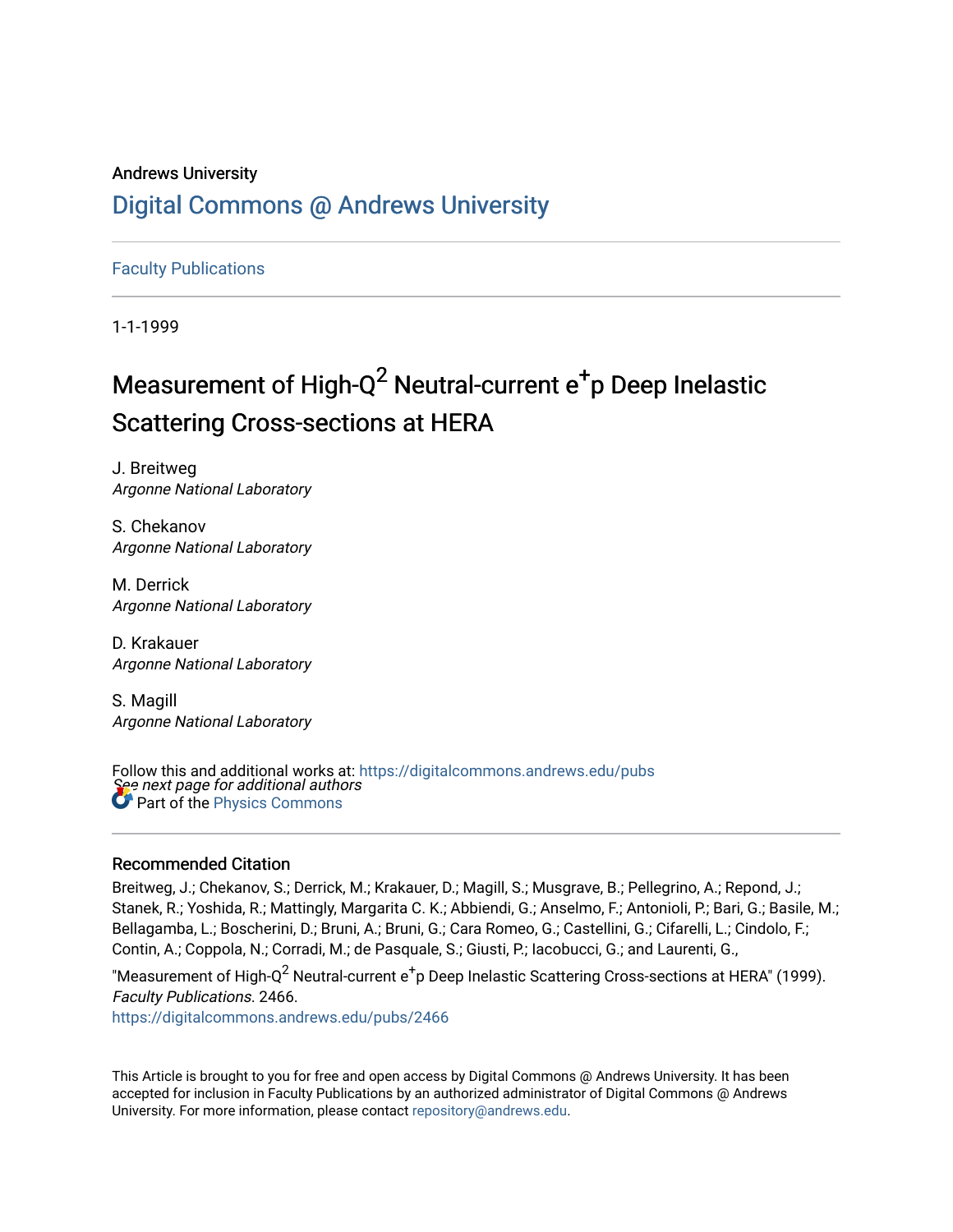# Authors

J. Breitweg, S. Chekanov, M. Derrick, D. Krakauer, S. Magill, B. Musgrave, A. Pellegrino, J. Repond, R. Stanek, R. Yoshida, Margarita C. K. Mattingly, G. Abbiendi, F. Anselmo, P. Antonioli, G. Bari, M. Basile, L. Bellagamba, D. Boscherini, A. Bruni, G. Bruni, G. Cara Romeo, G. Castellini, L. Cifarelli, F. Cindolo, A. Contin, N. Coppola, M. Corradi, S. de Pasquale, P. Giusti, G. Iacobucci, and G. Laurenti

This article is available at Digital Commons @ Andrews University:<https://digitalcommons.andrews.edu/pubs/2466>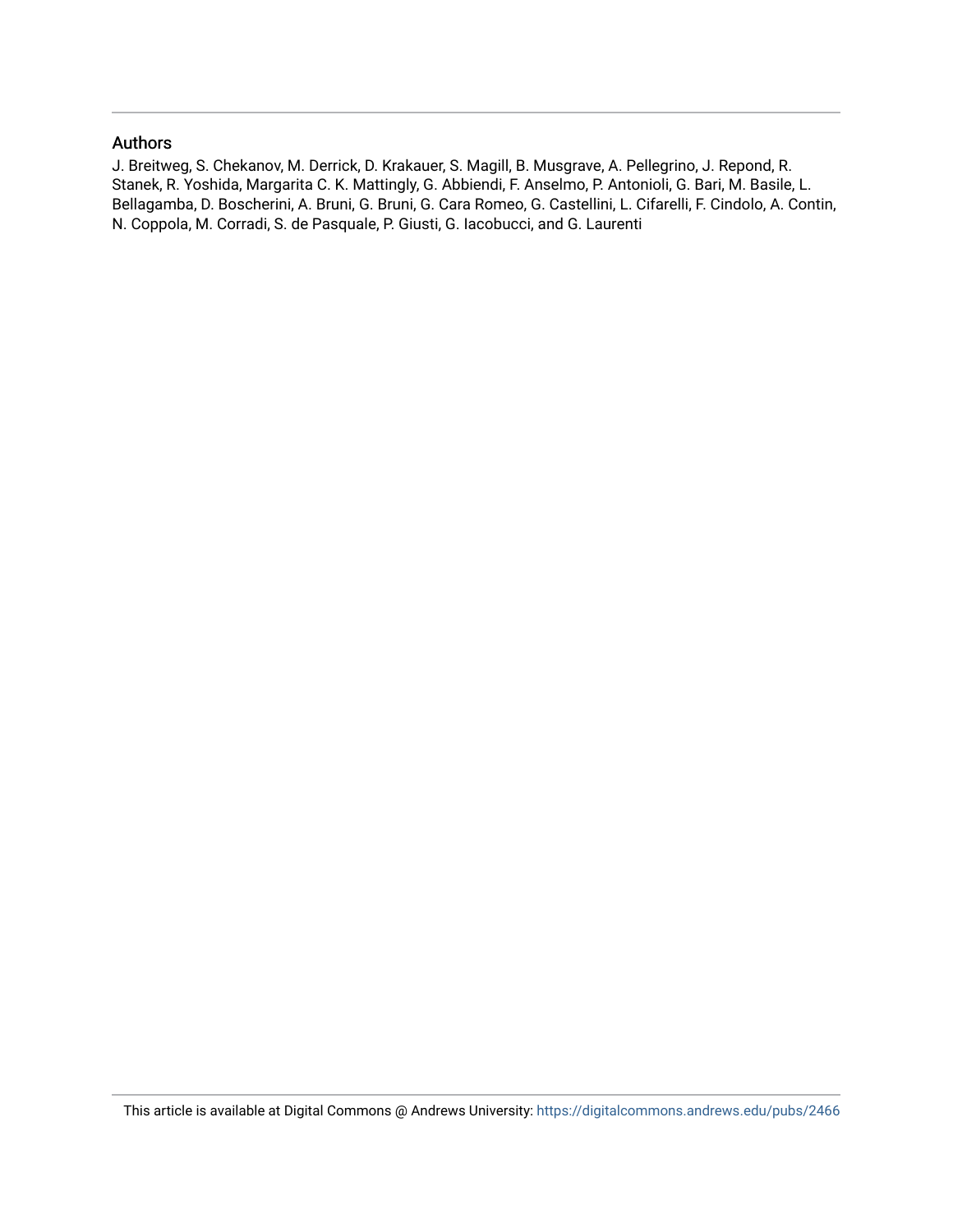# **Measurement of high-***Q***<sup>2</sup> neutral-current** *e***<sup>+</sup>***p* **deep inelastic scattering cross-sections at HERA**

The ZEUS Collaboration

J. Breitweg, S. Chekanov, M. Derrick, D. Krakauer, S. Magill, B. Musgrave, A. Pellegrino, J. Repond, R. Stanek, R. Yoshida

Argonne National Laboratory, Argonne, IL, USA <sup>p</sup>

M.C.K. Mattingly

Andrews University, Berrien Springs, MI, USA

G. Abbiendi, F. Anselmo, P. Antonioli, G. Bari, M. Basile, L. Bellagamba, D. Boscherini<sup>1</sup>, A. Bruni, G. Bruni,

G. Cara Romeo, G. Castellini<sup>2</sup>, L. Cifarelli<sup>3</sup>, F. Cindolo, A. Contin, N. Coppola, M. Corradi, S. De Pasquale,

P. Giusti, G. Iacobucci<sup>4</sup>, G. Laurenti, G. Levi, A. Margotti, T. Massam, R. Nania, F. Palmonari, A. Pesci, A. Polini, G. Sartorelli, Y. Zamora Garcia<sup>5</sup>, A. Zichichi

University and INFN Bologna, Bologna, Italy <sup>f</sup>

C. Amelung, A. Bornheim, I. Brock, K. Coböken, J. Crittenden, R. Deffner, M. Eckert<sup>6</sup>, H. Hartmann, K. Heinloth, L. Heinz<sup>7</sup>, E. Hilger, H.-P. Jakob, A. Kappes, U.F. Katz, R. Kerger, E. Paul, M. Pfeiffer<sup>8</sup>, J. Rautenberg, H. Schnurbusch, A. Stifutkin, J. Tandler, A. Weber, H. Wieber Physikalisches Institut der Universität Bonn, Bonn, Germany c

D.S. Bailey, O. Barret, W.N. Cottingham, B. Foster<sup>9</sup>, G.P. Heath, H.F. Heath, J.D. McFall, D. Piccioni, J. Scott, R.J. Tapper

H.H. Wills Physics Laboratory, University of Bristol, Bristol, UK <sup>o r</sup>

M. Capua, A. Mastroberardino, M. Schioppa, G. Susinno Calabria University, Physics Departmentand INFN, Cosenza, Italy <sup>f</sup>

H.Y. Jeoung, J.Y. Kim, J.H. Lee, I.T. Lim, K.J. Ma, M.Y. Pac<sup>10</sup> Chonnam National University, Kwangju, Korea <sup>h</sup>

A. Caldwell, N. Cartiglia, Z. Jing, W. Liu, B. Mellado, J.A. Parsons, S. Ritz<sup>11</sup>, R. Sacchi, S. Sampson, F. Sciulli,  $Q. Zhu^{12}$ 

Columbia University, Nevis Labs., Irvington on Hudson, N.Y., USA <sup>q</sup>

P. Borzemski, J. Chwastowski, A. Eskreys, J. Figiel, K. Klimek, K. Olkiewicz, M.B. Przybycień, L. Zawiejski Inst. of Nuclear Physics, Cracow, Poland <sup>j</sup>

L. Adamczyk<sup>13</sup>, B. Bednarek, K. Jeleń, D. Kisielewska, A.M. Kowal, T. Kowalski, M. Przybycień, E. Rulikowska-Zarebska, L. Suszycki, J. Zając

Faculty of Physics and Nuclear Techniques, Academy of Mining and Metallurgy, Cracow, Poland <sup>j</sup>

Z. Duliński, A. Kotański

Jagellonian University, Department of Physics, Cracow, Poland <sup>k</sup>

L.A.T. Bauerdick, U. Behrens, J.K. Bienlein, C. Burgard, K. Desler, G. Drews, A. Fox-Murphy, U. Fricke, F. Goebel, P. Göttlicher, R. Graciani, T. Haas, W. Hain, G.F. Hartner, D. Hasell<sup>14</sup>, K. Hebbel, K.F. Johnson<sup>15</sup>, M. Kasemann<sup>16</sup>, W. Koch, U. Kötz, H. Kowalski, L. Lindemann, B. Löhr, M. Martínez, J. Milewski<sup>17</sup>, M. Milite, T. Monteiro<sup>18</sup>, M. Moritz, D. Notz, F. Pelucchi, K. Piotrzkowski, M. Rohde, P.R.B. Saull, A.A. Savin, U. Schneekloth, O. Schwarzer<sup>19</sup>, F. Selonke, M. Sievers, S. Stonjek, E. Tassi, G. Wolf, U. Wollmer, C. Youngman, W. Zeuner Deutsches Elektronen-Synchrotron DESY, Hamburg, Germany

B.D. Burow<sup>20</sup>, C. Coldewey, H.J. Grabosch, A. Lopez-Duran Viani, A. Meyer, K. Mönig, S. Schlenstedt, P.B. Straub DESY Zeuthen, Zeuthen, Germany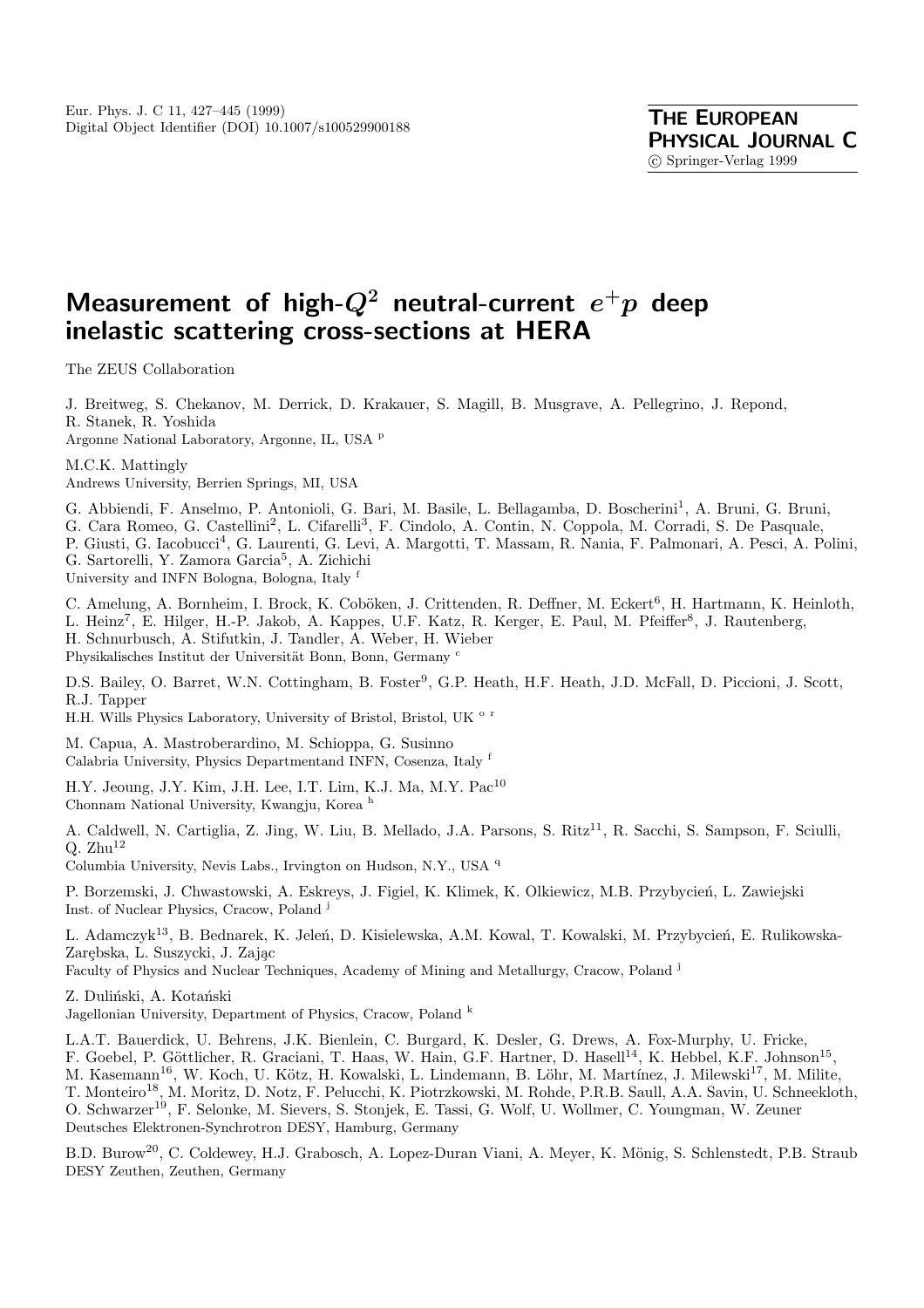G. Barbagli, E. Gallo, P. Pelfer University and INFN, Florence, Italy <sup>f</sup>

G. Maccarrone, L. Votano INFN, Laboratori Nazionali di Frascati, Frascati, Italy <sup>f</sup>

A. Bamberger, S. Eisenhardt<sup>21</sup>, P. Markun, H. Raach, S. Wölfle Fakultät für Physik der Universität Freiburg i.Br., Freiburg i.Br., Germany c

N.H. Brook<sup>22</sup>, P.J. Bussey, A.T. Doyle, S.W. Lee, N. Macdonald, G.J. McCance, D.H. Saxon, L.E. Sinclair, I.O. Skillicorn, E. Strickland, R. Waugh

Department of Physics and Astronomy, University of Glasgow, Glasgow, UK <sup>o</sup>

I. Bohnet, N. Gendner, U. Holm, A. Meyer-Larsen, H. Salehi, K. Wick Hamburg University, I. Institute of Exp. Physics, Hamburg, Germany <sup>c</sup>

A. Garfagnini, I. Gialas<sup>23</sup>, L.K. Gladilin<sup>24</sup>, D. Kçira<sup>25</sup>, R. Klanner, E. Lohrmann, G. Poelz, F. Zetsche Hamburg University, II. Institute of Exp. Physics, Hamburg, Germany <sup>c</sup>

T.C. Bacon, J.E. Cole, G. Howell, L. Lamberti<sup>26</sup>, K.R. Long, D.B. Miller, A. Prinias<sup>27</sup>, J.K. Sedgbeer, D. Sideris, A.D. Tapper, R. Walker Imperial College London, High Energy Nuclear Physics Group, London, UK <sup>o</sup>

U. Mallik, S.M. Wang

University of Iowa, Physics and Astronomy Department, Iowa City, USA <sup>p</sup>

P. Cloth, D. Filges Forschungszentrum Jülich, Institut für Kernphysik, Jülich, Germany

T. Ishii, M. Kuze, I. Suzuki<sup>28</sup>, K. Tokushuku<sup>29</sup>, S. Yamada, K. Yamauchi, Y. Yamazaki Institute of Particle and Nuclear Studies, KEK, Tsukuba, Japan g s

S.H. Ahn, S.H. An, S.J. Hong, S.B. Lee, S.W. Nam<sup>30</sup>, S.K. Park Korea University, Seoul, Korea <sup>h</sup>

H. Lim, I.H. Park, D. Son Kyungpook National University, Taegu, Korea <sup>h</sup>

F. Barreiro, J.P. Fernández, G. García, C. Glasman<sup>31</sup>, J.M. Hernández<sup>32</sup>, L. Labarga, J. del Peso, J. Puga, I. Redondo $^{33}$ , J. Terrón

Univer. Autónoma Madrid, Depto de Física Teórica, Madrid, Spain n

F. Corriveau, D.S. Hanna, J. Hartmann<sup>34</sup>, W.N. Murray<sup>6</sup>, A. Ochs, S. Padhi, M. Riveline, D.G. Stairs, M. St-Laurent, M. Wing

McGill University, Department of Physics, Montréal, Québec, Canada a b

T. Tsurugai Meiji Gakuin University, Faculty of General Education, Yokohama, Japan

V. Bashkirov<sup>35</sup>, B.A. Dolgoshein

Moscow Engineering Physics Institute, Moscow, Russia <sup>l</sup>

G.L. Bashindzhagyan, P.F. Ermolov, Yu.A. Golubkov, L.A. Khein, N.A. Korotkova, I.A. Korzhavina, V.A. Kuzmin, O.Yu. Lukina, A.S. Proskuryakov, L.M. Shcheglova<sup>36</sup>, A.N. Solomin<sup>36</sup>, S.A. Zotkin Moscow State University, Institute of Nuclear Physics, Moscow, Russia <sup>m</sup>

C. Bokel, M. Botje, N. Brümmer, J. Engelen, E. Koffeman, P. Kooijman, A. van Sighem, H. Tiecke, N. Tuning, J.J. Velthuis, W. Verkerke, J. Vossebeld, L. Wiggers, E. de Wolf NIKHEF and University of Amsterdam, Amsterdam, The Netherlands <sup>i</sup>

D. Acosta<sup>37</sup>, B. Bylsma, L.S. Durkin, J. Gilmore, C.M. Ginsburg, C.L. Kim, T.Y. Ling, P. Nylander Ohio State University, Physics Department, Columbus, Ohio, USA <sup>p</sup>

H.E. Blaikley, S. Boogert, R.J. Cashmore<sup>18</sup>, A.M. Cooper-Sarkar, R.C.E. Devenish, J.K. Edmonds, J. Große-Knetter<sup>38</sup>, N. Harnew, T. Matsushita, V.A. Noyes<sup>39</sup>, A. Quadt<sup>18</sup>, O. Ruske, M.R. Sutton, R. Walczak, D.S. Waters Department of Physics, University of Oxford, Oxford, UK <sup>o s</sup>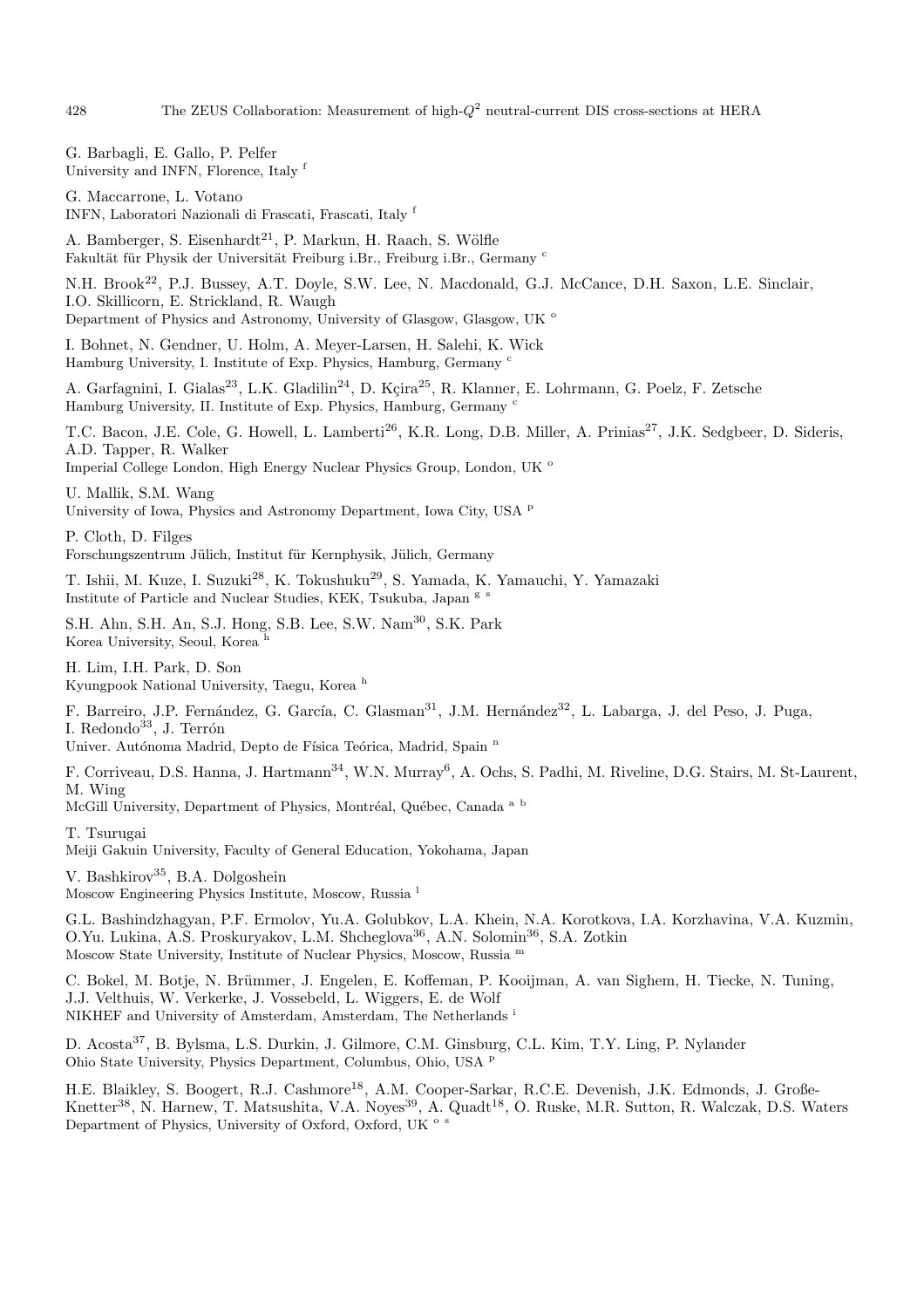The ZEUS Collaboration: Measurement of high- $Q^2$  neutral-current DIS cross-sections at HERA  $429$ 

A. Bertolin, R. Brugnera, R. Carlin, F. Dal Corso, S. Dondana, U. Dosselli, S. Dusini, S. Limentani, M. Morandin, M. Posocco, L. Stanco, R. Stroili, C. Voci

Dipartimento di Fisica dell' Università and INFN, Padova, Italy  $^{\rm f}$ 

L. Iannotti<sup>40</sup>, B.Y. Oh, J.R. Okrasiński, W.S. Toothacker, J.J. Whitmore

Pennsylvania State University, Department of Physics, University Park, PA, USA <sup>q</sup>

Y. Iga Polytechnic University, Sagamihara, Japan g

G. D'Agostini, G. Marini, A. Nigro, M. Raso Dipartimento di Fisica, University 'La Sapienza' and INFN, Rome, Italy <sup>f</sup>

C. Cormack, J.C. Hart, N.A. McCubbin, T.P. Shah Rutherford Appleton Laboratory, Chilton, Didcot, Oxon, UK <sup>o</sup>

D. Epperson, C. Heusch, H.F.-W. Sadrozinski, A. Seiden, R. Wichmann, D.C. Williams University of California, Santa Cruz, CA, USA <sup>p</sup>

N. Pavel

Fachbereich Physik der Universität-Gesamthochschule Siegen, Germany c

H. Abramowicz<sup>41</sup>, S. Dagan<sup>42</sup>, S. Kananov<sup>42</sup>, A. Kreisel, A. Levy<sup>42</sup>, A. Schechter Raymond and Beverly Sackler Faculty of Exact Sciences, School of Physics, Tel-Aviv University, Tel-Aviv, Israel <sup>e</sup>

T. Abe, T. Fusayasu, M. Inuzuka, K. Nagano, K. Umemori, T. Yamashita Department of Physics, University of Tokyo, Tokyo, Japan <sup>g</sup>

R. Hamatsu, T. Hirose, K. Homma<sup>43</sup>, S. Kitamura<sup>44</sup>, T. Nishimura Tokyo Metropolitan University, Department of Physics, Tokyo, Japan <sup>g</sup>

M. Arneodo<sup>45</sup>, R. Cirio, M. Costa, M.I. Ferrero, S. Maselli, V. Monaco, C. Peroni, M.C. Petrucci, M. Ruspa, A. Solano, A. Staiano

Università di Torino, Dipartimento di Fisica Sperimentale and INFN, Torino, Italy f

M. Dardo

II Faculty of Sciences, Torino University and INFN - Alessandria, Italy <sup>f</sup>

D.C. Bailey, C.-P. Fagerstroem, R. Galea, T. Koop, G.M. Levman, J.F. Martin, R.S. Orr, S. Polenz, A. Sabetfakhri, D. Simmons

- University of Toronto, Department of Physics, Toronto, Ont., Canada <sup>a</sup>
- J.M. Butterworth, C.D. Catterall, M.E. Hayes, E.A. Heaphy, T.W. Jones, J.B. Lane

University College London, Physics and Astronomy Department, London, UK <sup>o</sup>

J. Ciborowski, G. Grzelak<sup>46</sup>, R.J. Nowak, J.M. Pawlak, R. Pawlak, B. Smalska, T. Tymieniecka, A.K. Wróblewski, J.A. Zakrzewski, A.F. Zarnecki ˙

Warsaw University, Institute of Experimental Physics, Warsaw, Poland <sup>j</sup>

M. Adamus, T. Gadaj Institute for Nuclear Studies, Warsaw, Poland <sup>j</sup>

O. Deppe, Y. Eisenberg<sup>42</sup>, D. Hochman, U. Karshon<sup>42</sup> Weizmann Institute, Department of Particle Physics, Rehovot, Israel <sup>d</sup>

W.F. Badgett, D. Chapin, R. Cross, C. Foudas, S. Mattingly, D.D. Reeder, W.H. Smith, A. Vaiciulis<sup>47</sup>, T. Wildschek, M. Wodarczyk

University of Wisconsin, Department of Physics, Madison, WI, USA <sup>p</sup>

A. Deshpande, S. Dhawan, V.W. Hughes Yale University, Department of Physics, New Haven, CT, USA <sup>p</sup>

S. Bhadra, W.R. Frisken, R. Hall-Wilton, M. Khakzad, S. Menary, W.B. Schmidke York University, Department of Physics, Toronto, Ont., Canada<sup>a</sup>

Received: 18 May 1999 / Published online: 3 August 1999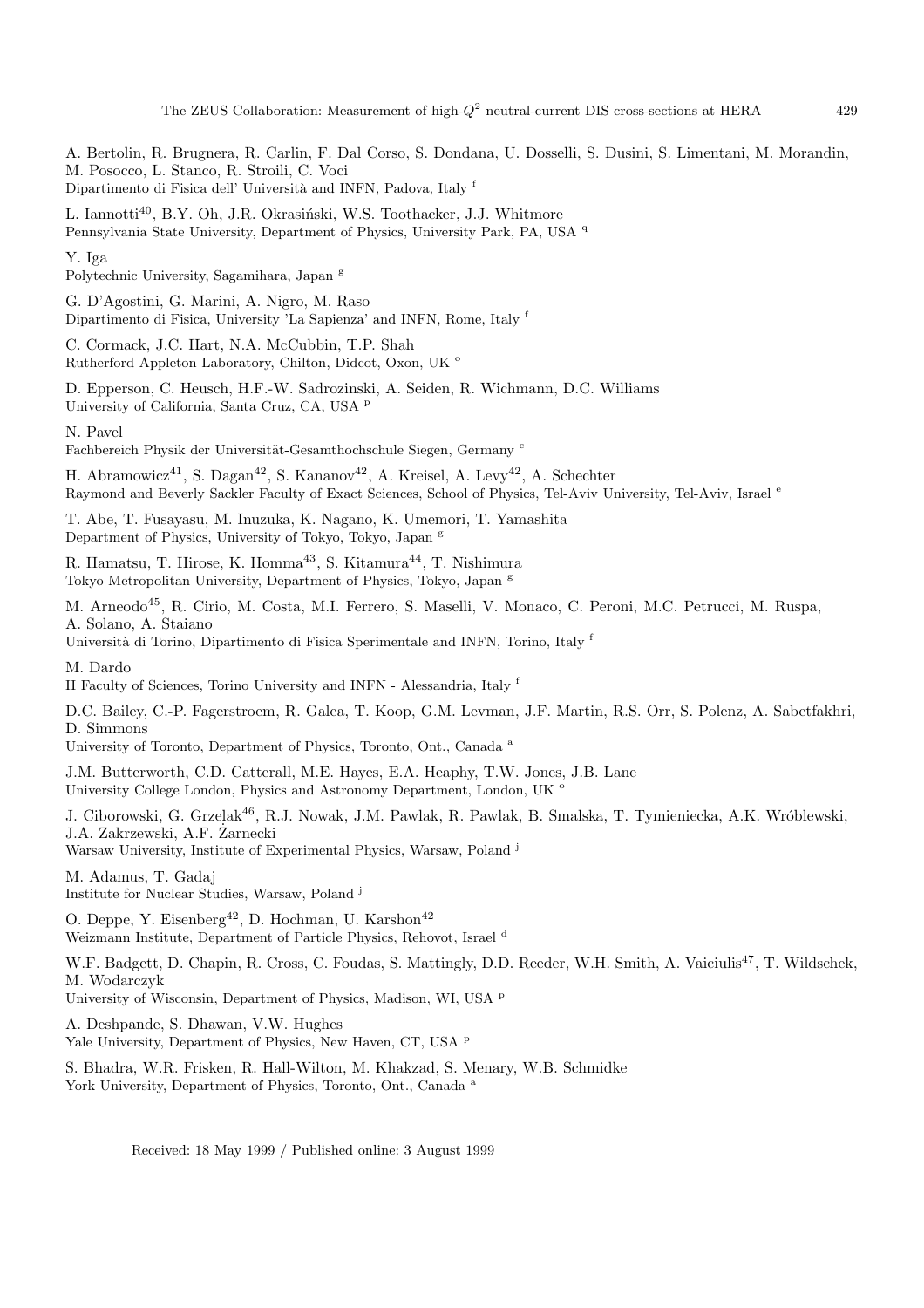**Abstract.** The  $e^+p$  neutral-current deep inelastic scattering differential cross-sections  $d\sigma/dQ^2$ , for  $Q^2$ 400 GeV<sup>2</sup>,  $d\sigma/dx$  and  $d\sigma/dy$ , for  $Q^2 > 400$ , 2500 and 10000 GeV<sup>2</sup>, have been measured with the ZEUS detector at HERA. The data sample of 47.7  $pb^{-1}$  was collected at a center-of-mass energy of 300 GeV. The cross-section,  $d\sigma/dQ^2$ , falls by six orders of magnitude between  $Q^2 = 400$  and  $40000 \text{ GeV}^2$ . The predictions of the Standard Model are in very good agreement with the data. Complementing the observations of timelike  $Z^0$  contributions to fermion-antifermion annihilation, the data provide direct evidence for the presence of  $Z^0$  exchange in the space-like region explored by deep inelastic scattering.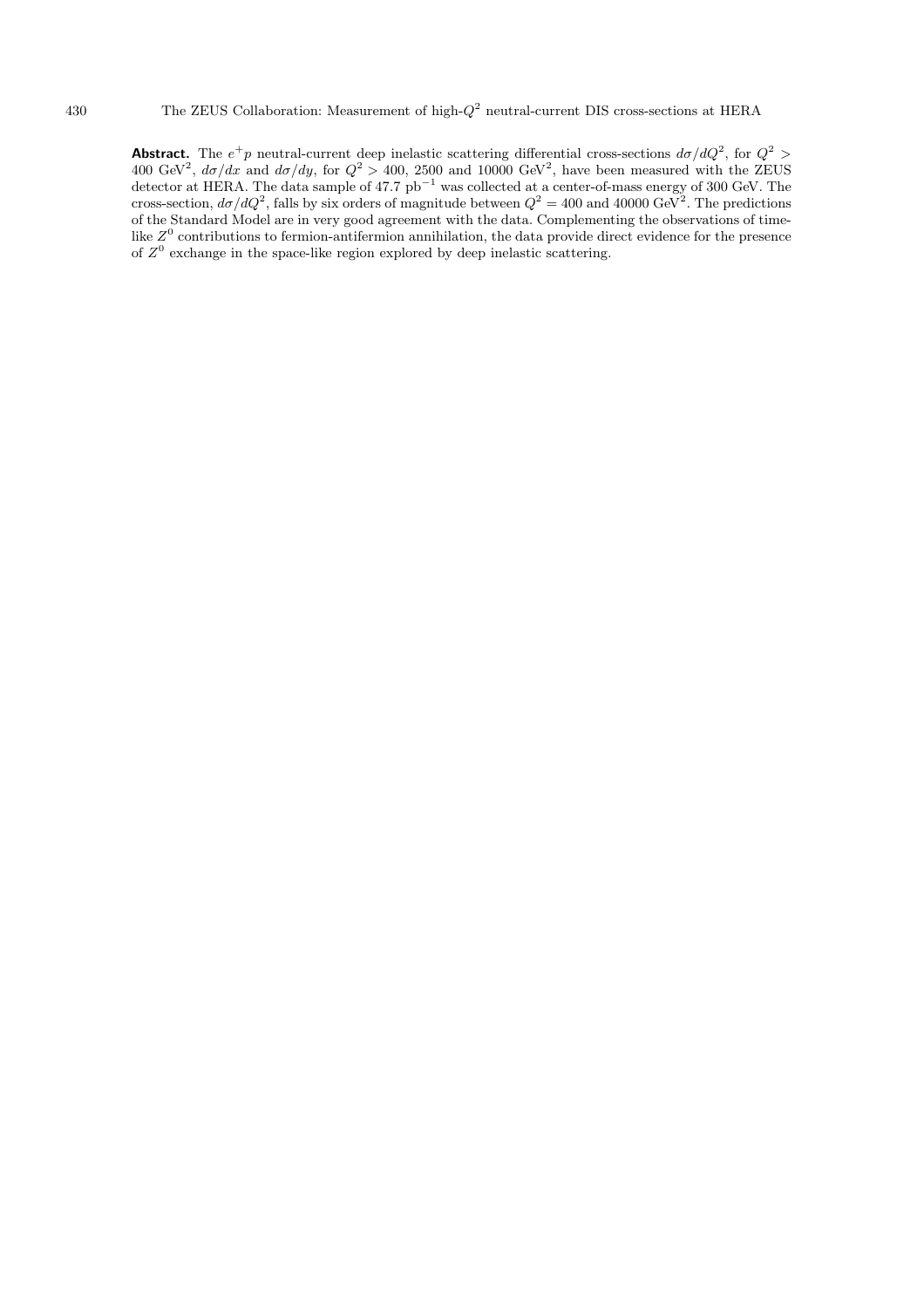$\frac{1}{2}$  now visiting scientist at DESY

- also at IROE Florence, Italy
- now at University of Salerno and INFN Napoli, Italy
- $^{4}$  also at DESY
- <sup>5</sup> supported by Worldlab, Lausanne, Switzerland
- $6$  now a self-employed consultant
- <sup>7</sup> now at Spectral Design GmbH, Bremen
- <sup>8</sup> now at EDS Electronic Data Systems GmbH, Troisdorf, Germany
- <sup>9</sup> also at University of Hamburg, Alexander von Humboldt Research Award
- <sup>10</sup> now at Dongshin University, Naju, Korea
- <sup>11</sup> now at NASA Goddard Space Flight Center, Greenbelt, MD 20771, USA
- <sup>12</sup> now at Greenway Trading LLC
- <sup>13</sup> supported by the Polish State Committee for Scientific Research, grant No. 2P03B14912
- <sup>14</sup> now at Massachusetts Institute of Technology, Cambridge, MA, USA
- $^{15}$  visitor from Florida State University
- $^{16}$ now at Fermilab, Batavia, IL, USA
- <sup>17</sup> now at ATM, Warsaw, Poland
- $^{18}$  now at CERN  $\,$
- $^{19}$  now at ESG, Munich
- <sup>20</sup> now an independent researcher in computing
- $^\mathrm{21}$  now at University of Edinburgh, Edinburgh, UK
- <sup>22</sup> PPARC Advanced fellow
- <sup>23</sup> visitor of University of Crete, Greece, partially supported by DAAD, Bonn - Kz. A/98/16764
- on leave from MSU, supported by the GIF, contract I-0444-176.07/95
- $25$  supported by DAAD, Bonn Kz. A/98/12712
- $26$  supported by an EC fellowship
- <sup>27</sup> PPARC Post-doctoral fellow
- <sup>28</sup> now at Osaka University, Osaka, Japan
- $^{\rm 29}$  also at University of Tokyo
- <sup>30</sup> now at Wayne State University, Detroit
- <sup>31</sup> supported by an EC fellowship number ERBFMBICT 972523
- <sup>32</sup> now at HERA-B/DESY supported by an EC fellowship No.ERBFMBICT 982981
- <sup>33</sup> supported by the Comunidad Autonoma de Madrid
- <sup>34</sup> now at debis Systemhaus, Bonn, Germany
- $^{35}$ now at Loma Linda University, Loma Linda, CA, USA

 $^{36}$  partially supported by the Foundation for German-Russian Collaboration DFG-RFBR (grant no. 436 RUS 113/248/3 and no. 436 RUS 113/248/2)

- <sup>37</sup> now at University of Florida, Gainesville, FL, USA
- <sup>38</sup> supported by the Feodor Lynen Program of the Alexander von Humboldt foundation
- <sup>39</sup> now with Physics World, Dirac House, Bristol, UK
- <sup>40</sup> partly supported by Tel Aviv University

<sup>41</sup> an Alexander von Humboldt Fellow at University of Hamburg

- <sup>42</sup> supported by a MINERVA Fellowship
- <sup>43</sup> now at ICEPP, University of Tokyo, Tokyo, Japan
- $^\mathrm{44}$  present address: Tokyo Metropolitan University of Health Sciences, Tokyo 116-8551, Japan
- <sup>45</sup> now also at Università del Piemonte Orientale, I-28100 Novara, Italy, and Alexander von Humboldt fellow at the University of Hamburg<br><sup>46</sup> supported by the l
- supported by the Polish State Committee for Scientific Research, grant No. 2P03B09308
- <sup>47</sup> now at University of Rochester, Rochester, NY, USA
- <sup>a</sup> supported by the Natural Sciences and Engineering Research Council of Canada (NSERC)
- $b$  supported by the FCAR of Québec, Canada
- <sup>c</sup> supported by the German Federal Ministry for Education and Science, Research and Technology (BMBF), under contract numbers 057BN19P, 057FR19P, 057HH19P, 057HH29P,  $\frac{057}{\text{S}}$
- supported by the MINERVA Gesellschaft für Forschung GmbH, the German Israeli Foundation, and by the Israel Ministry of Science
- supported by the German-Israeli Foundation, the Israel Science Foundation, the U.S.-Israel Binational Science Foundation, and by the Israel Ministry of Science
- supported by the Italian National Institute for Nuclear Physics (INFN)
- <sup>g</sup> supported by the Japanese Ministry of Education, Science and Culture (the Monbusho) and its grants for Scientific Research<br> $h$  support
- supported by the Korean Ministry of Education and Korea Science and Engineering Foundation
- supported by the Netherlands Foundation for Research on Matter (FOM)
- supported by the Polish State Committee for Scientific Research, grant No. 115/E-343/SPUB/P03/154/98, 2P03B03216, 2P03B04616, 2P03B10412, 2P03B05315, 2P03B03517, and
- by the German Federal Ministry of Education and Science, Research and Technology (BMBF) supported by the Polish State Committee for Scientific
- Research (grant No. 2P03B08614 and 2P03B06116)
- <sup>l</sup> partially supported by the German Federal Ministry for Education and Science, Research and Technology (BMBF)
- <sup>m</sup> supported by the Fund for Fundamental Research of Russian Ministry for Science and Education and by the German Federal Ministry for Education and Science, Research and Technology (BMBF)
- <sup>n</sup> supported by the Spanish Ministry of Education and Science through funds provided by CICYT
- <sup>o</sup> supported by the Particle Physics and Astronomy Research Council
- <sup>p</sup> supported by the US Department of Energy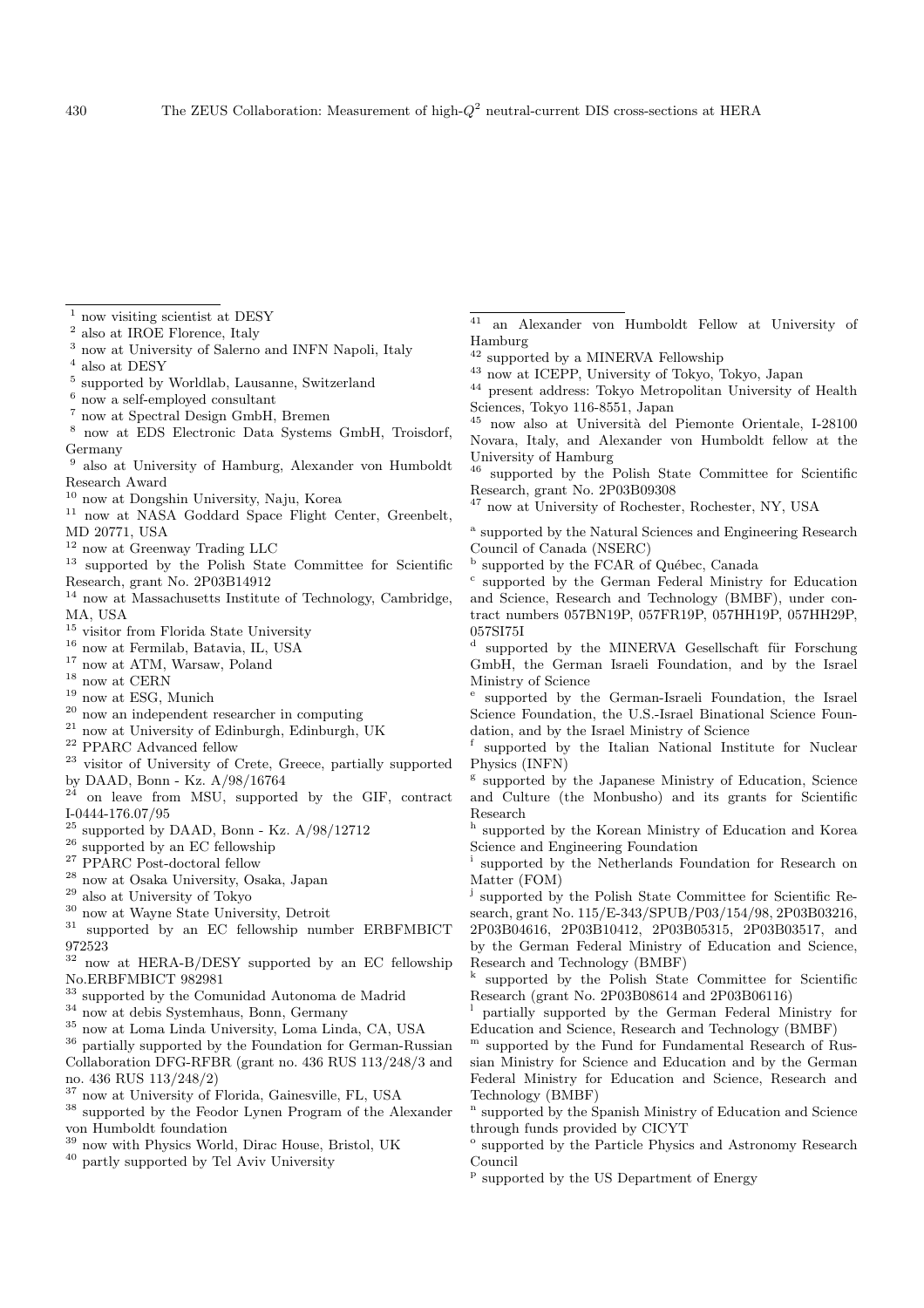# **1 Introduction**

The HERA ep collider has made possible the exploration of deep inelastic scattering (DIS) in a new kinematic region, resulting in discoveries such as the rapid rise of the parton densities in the proton at low x-Bjorken [1] and diffraction in DIS [2]. First measurements of charged and neutral-current (NC) deep inelastic electron-proton scattering were made in a previously unexplored region of large  $Q^2[3]$ , where  $Q^2$  is the negative square of the fourmomentum transfer between the electron and proton. Based on their 1994 –1996 data, both the H1 and ZEUS collaborations have reported  $[4, 5]$  more NC events than expected from the Standard Model at high  $Q^2$  and high x. These observations have prompted considerable discussion in the particle-physics community as possible evidence for anomalies in the parton momentum distributions of the proton or of physics beyond the Standard Model.

This paper presents measurements at HERA of the NC deep inelastic positron-proton scattering differential crosssections  $d\sigma/d\bar{Q}^2$  for  $Q^2 > 400 \text{ GeV}^2$  and  $d\sigma/dx$  and  $d\sigma/dy$ for  $Q^2 > 400$ , 2500, and 10000 GeV<sup>2</sup>, and their comparison to Standard Model predictions. This analysis is not optimized for the search for narrow lepton-hadron resonances. The measurements are based on 47.7 pb−<sup>1</sup> of data collected by ZEUS from 1994 –1997 during which HERA collided 27.5 GeV positrons with 820 GeV protons, yielding a center-of-mass energy  $\sqrt{s}$  = 300 GeV. The highest  $Q^2$  under study, 51200 GeV<sup>2</sup>, is much larger than the square of the  $Z^0$ -boson mass so that effects of  $Z^0$  exchange are visible.

# **2 Standard model prediction**

The electroweak Born–level NC DIS differential cross-section,  $d^2\sigma_{\text{Born}}^{\text{NC}}/dx dQ^2$ , for the reaction  $e^+p \to e^+X$  can be expressed [6] as

$$
\frac{d^2 \sigma_{\text{Born}}^{\text{NC}}(e^+ p)}{dx dQ^2} = \frac{2\pi \alpha^2}{xQ^4} \left[ Y_+ F_2^{\text{NC}}(x, Q^2) - Y_- x F_3^{\text{NC}}(x, Q^2) - y^2 F_L^{\text{NC}}(x, Q^2) \right], \tag{1}
$$

where x is the Bjorken scaling variable,  $\alpha(Q^2 = 0) \simeq 1/137$ is the QED coupling constant, and  $Y_{\pm} = 1 \pm (1 - y)^2$ with  $y = Q^2/sx$ . The structure functions  $F_2^{\text{NC}}$  and  $xF_3^{\text{NC}}$ for longitudinally unpolarized beams may be described in leading order QCD as sums over the quark flavor  $f =$  $u, \ldots, b$  of the product of electroweak quark couplings and quark momentum distributions in the proton

$$
F_2^{\text{NC}} = \frac{1}{2} \sum_f x q_f^+ \left[ (V_f^L)^2 + (V_f^R)^2 + (A_f^L)^2 + (A_f^R)^2 \right],
$$
  
\n
$$
x F_3^{\text{NC}} = \sum_f x q_f^- \left[ V_f^L A_f^L - V_f^R A_f^R \right],
$$
\n(2)

where  $xq_f^{\pm} = xq_f(x, Q^2) \pm x\overline{q}_f(x, Q^2)$  and  $xq_f(x\overline{q}_f)$  are the quark (anti-quark) momentum distributions. In leading order QCD, we have  $F_L^{\text{NC}} = 0$ . The functions  $V_f$  and  $A_f$  can be written as

$$
V_f^{L,R} = e_f - (v_e \pm a_e) v_f \chi_z(Q^2),
$$
  
\n
$$
A_f^{L,R} = -(v_e \pm a_e) a_f \chi_z(Q^2),
$$
\n(3)

where the weak couplings,  $a_i = T_i^3$  and  $v_i = T_i^3 - 2e_i \sin^2 \theta_w$ , are functions of the weak isospin,  $T_i^3 = \frac{1}{2} \left(-\frac{1}{2}\right)$  for  $u, v$  $(d, e)$ , and the weak mixing angle,  $\theta_w$ ;  $e_i$  is the electric charge in units of the positron charge; and  $\chi$ <sub>z</sub> is proportional to the ratio of  $Z^0$ -boson and photon propagators

$$
\chi_{z} = \frac{1}{4\sin^{2}\theta_{\rm w}\cos^{2}\theta_{\rm w}}\frac{Q^{2}}{Q^{2} + M_{Z}^{2}}.\tag{4}
$$

All cross-section predictions in this paper are calculated using next-to-leading order (NLO) QCD where the longitudinal structure function  $F_{\perp}^{\text{NC}} \neq 0$  [7]. The contribution of  $F_L^{\text{NC}}$  to  $d^2 \sigma_{\text{Born}}^{\text{NC}}/dx dQ^2$  is predicted to be approximately 1.5% averaged over the kinematic range considered in this paper. However, in the region of small  $x$ at the lower end of the  $Q^2$  range the  $F_{L_c}^{\text{NC}}$  contribution to the cross-sections can be as large as  $12\%$ .

Uncertainties in the predicted cross-section arise from three sources: electroweak parameters, electroweak radiative corrections, and the parton momentum distributions including their higher order QCD corrections. The electroweak parameters have been measured to high precision by other experiments  $[8, 9]$  and contribute less than  $0.3\%$ uncertainty to the predicted cross-section in the full kinematic range measured at HERA [10]. Radiative corrections for initial- and final-state radiation, vertex and propagator corrections, and two-boson exchange have been calculated to at least first order [11, 12]. Higher order corrections for the kinematic region explored in this paper are expected to be less than 1% [13]. This leaves the parton momentum distributions as the primary source of uncertainty in the predicted cross-section.

Parton momentum distributions have been determined by several groups (GRV [14], MRS [15, 16], CTEQ [17, 18]) by parameterizing the distributions at some fixed  $Q^2$  and extrapolating the results to higher  $Q^2$  using the DGLAP QCD evolution equations [19]. The parameters are fitted to data from lower energy fixed-target DIS experiments and from HERA, and, in addition, to data measured at the TEVATRON on lepton-pair production (Drell-Yan), direct photon production, W production, and jet crosssections. Note that the HERA data included in these parameterizations make their most significant contribution at  $x < 10^{-2}$  and have relatively little influence on the predicted cross-sections used in this paper. The sources of uncertainty in these fits can be divided into two main groups: uncertainties in the measurements and uncertainties in the fit itself. For the former, the statistical and systematic uncertainties are available from each experiment. For the latter, uncertainties due to the QCD evolution were estimated by varying the fit assumptions, such as the value of  $\alpha_{\mathrm{s}}$  and higher twist.

<sup>q</sup> supported by the US National Science Foundation

partially supported by the British Council, ARC Project 0867.00

<sup>s</sup> partially supported by the British Council, Collaborative Research Project, TOK/880/11/15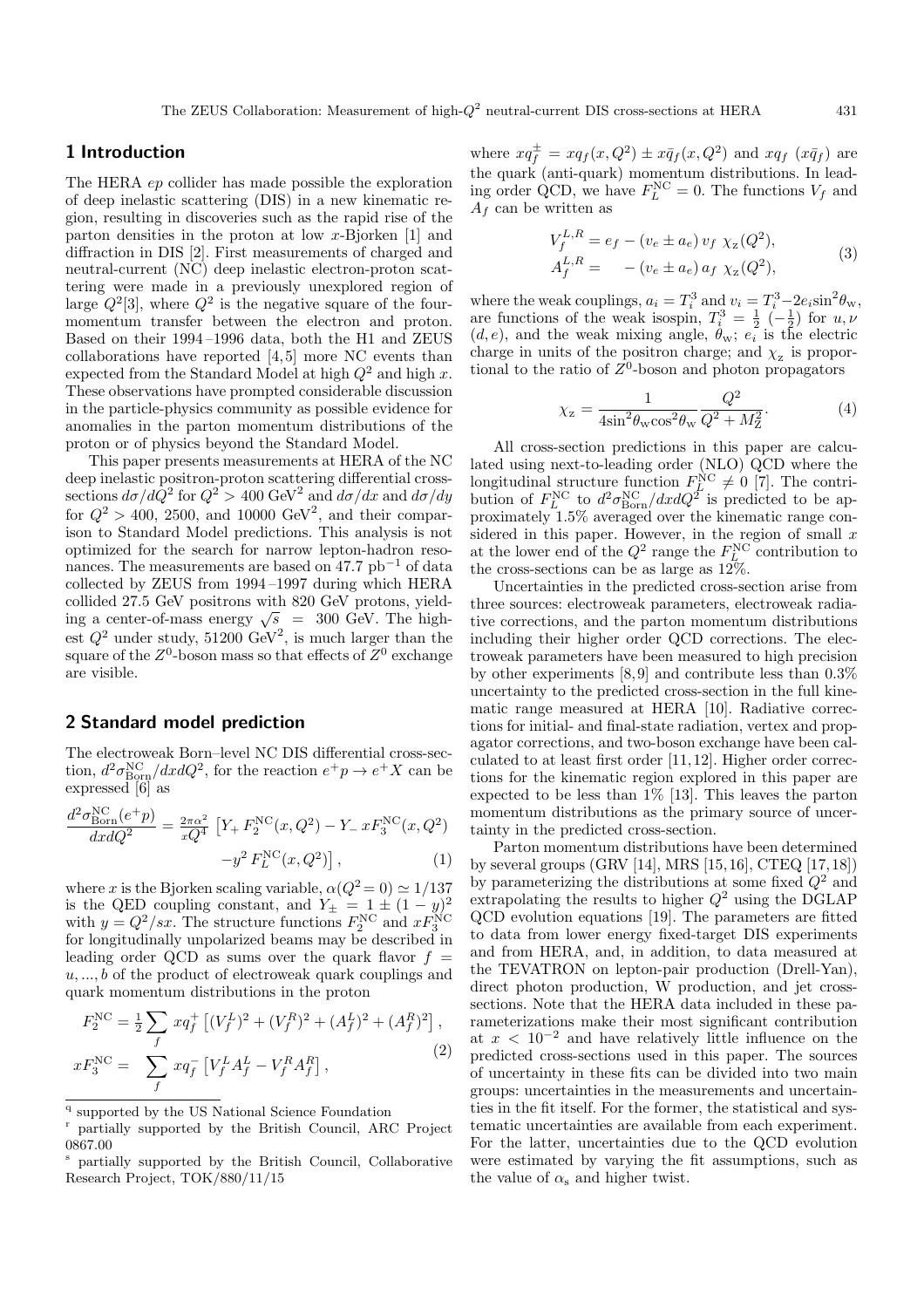Although the comprehensive parton momentum distribution fits from GRV, MRS, and CTEQ make extensive use of available data, they lack a complete estimate of uncertainties in the distributions. To obtain such an estimate, a NLO QCD fit was performed [20] to the DIS measurements of  $F_2$  for proton and deuteron data from SLAC [21], BCDMS [22], NMC [23], E665 [24], H1 and ZEUS [25, 26, the measurements of  $xF_3$  from neutrino measurements by CCFR [27], and the  $\bar{d} - \bar{u}$  data from E866 [28]. Included in the fit were statistical and correlated systematic errors from each experiment. Also considered were the effects of a change of  $\alpha_s(M_Z^2)$  from 0.113 to 0.123, a 50% variation in the strange quark content of the proton, a variation of the factorization and renormalization scales  $\mu_{f,r}$  in the range  $Q^2/2 < \mu_{f,r}^2 < 2Q^2$ , and of corrections for nuclear effects, all of which produced uncertainties of typically less than 1%. The results are in good agreement with the MRST [16] and CTEQ4 [18] fits, and differences are typically smaller than the extracted uncertainties. The fit yields uncertainties in the cross-section  $d\sigma/dQ^2$  of approximately 2.5% for  $Q^2 = 400 \text{ GeV}^2$  and 6% at the highest  $Q^2$  under study.

Other uncertainties were also investigated. For example, charm-threshold effects, calculated from three different models of charm evolution in the proton as supplied by CTEQ [29], produced cross-sections that differed by less than 3%. An analysis of the stability of perturbative calculations of the production of bottom- and charm-quarks at HERA [30] showed negligible effects. The MRST [16] fit incorporating the latest prompt photon data at high  $x$ from E706 [31] and  $\bar{d} - \bar{u}$  data from E866 [28] produced cross-sections that were lower than those calculated using CTEQ4 by 4% at  $Q^2 = 400 \text{ GeV}^2$ , increasing to a maximum of  $8\%$  at  $Q^2 = 10000 \text{ GeV}^2$ . The CTEQ4HJ [18] fit, specifically tuned to reproduce the jet high transverse energy cross-section reported by CDF [32], produced changes in the cross-section of less than 2% except at the highest  $Q^2 = 50000 \text{ GeV}^2$ , where it yielded an increase of 6%. The CTEQ5 [33] fit incorporating more data than the CTEQ4 fit, in particular introducing an improved handling of  $d/u$  and  $\overline{d}-\overline{u}$  using E866 data and a measurement of charge asymmetry in W-production at the TEVATRON [34], gave cross-sections that were higher by  $3\%$  at  $Q^2$  $= 400 \text{ GeV}^2$  and lower by 2% at  $Q^2 = 10000 \text{ GeV}^2$ .

We conclude from these studies that the parton densities give a total uncertainty on the Standard Model prediction of the NC DIS differential cross-section  $d\sigma/dQ^2$  of  $4\%$  for  $Q^2 = 400 \text{ GeV}^2$  increasing to 8% at the highest  $Q^2$ in the  $x$ -range covered by this measurement. In the following, uncertainties in the parton momentum distributions are taken from the ZEUS NLO QCD fit [20].

# **3 The ZEUS experiment**

ZEUS [35] is a multipurpose magnetic detector designed to measure ep interactions at HERA. The primary components used for this analysis are the compensating uraniumscintillator calorimeter (CAL), the central tracking detector (CTD), and the luminosity detector.

The ZEUS coordinate system is right-handed with the Z axis pointing in the direction of the proton beam (forward) and the  $X$  axis pointing horizontally toward the center of HERA. The polar angle  $\theta$  is zero in the Z direction.

The CAL [36] covers 99.7% of the total solid angle. It is divided into three parts with a corresponding division in  $\theta$  as viewed from the nominal interaction point: forward (FCAL,  $2.6° < \theta < 36.7°$ ), barrel (BCAL,  $36.7° < \theta <$ 129.1°), and rear (RCAL,  $129.1° < \theta < 176.2°$ ). Each section is subdivided into towers which subtend solid angles between 0.006 and 0.04 steradian. Each tower is longitudinally segmented into an electromagnetic (EMC) and one (RCAL) or two (FCAL, BCAL) hadronic sections (HAC). The electromagnetic section of each tower is further subdivided transversely into two (RCAL) or four (BCAL, FCAL) cells. Under test beam conditions the calorimeter resolutions are  $\sigma/E = 18\% / \sqrt{E(GeV)}$  for electrons and  $\sigma/E = 35\% / \sqrt{E(\text{GeV})}$  for hadrons. The calorimeter has a time resolution of better than 1 ns for energy deposits above 4.5 GeV.

A presampler detector is mounted in front of FCAL and RCAL. It consists of scintillator tiles matching the calorimeter towers and measures signals from particle showers in the material between the interaction point and the calorimeter.

Tracking information is provided by the CTD [37] operating in a 1.43 T solenoidal magnetic field. The interaction vertex is measured with a typical resolution along (transverse to) the beam direction of 0.4 (0.1) cm. The CTD is used to reconstruct the momenta of tracks in the polar angle region  $15° < \theta < 164°$ . The transverse momentum  $(p_t)$  resolution for full-length tracks can be parameterized as  $\sigma(p_t)/p_t = 0.0058 \ p_t \oplus 0.0065 \oplus 0.0014/p_t$ , with  $p_t$  in GeV.

The luminosity is measured using the Bethe-Heitler reaction  $ep \rightarrow ep\gamma$  [38]. The resulting small angle energetic photons are measured by the luminosity monitor, a leadscintillator calorimeter placed in the HERA tunnel 107 m from the interaction point in the positron beam direction.

## **4 Monte Carlo simulation**

Monte Carlo simulations (MC) are used to determine the efficiency for selecting events, to determine the accuracy of kinematic reconstruction, to estimate the background rate, and to extrapolate the measured cross-sections to the full kinematic phase space. A sufficient number of events is generated to ensure that errors from MC statistics can be neglected. The MC samples are normalized to the total integrated luminosity of the data.

The ZEUS detector response is simulated with a program based on GEANT [39]. The generated events are passed through the simulated detector, subjected to the same trigger requirements as the data, and processed by the same reconstruction programs.

The vertex distribution is a crucial input to the MC as this is necessary to estimate the event selection efficiency.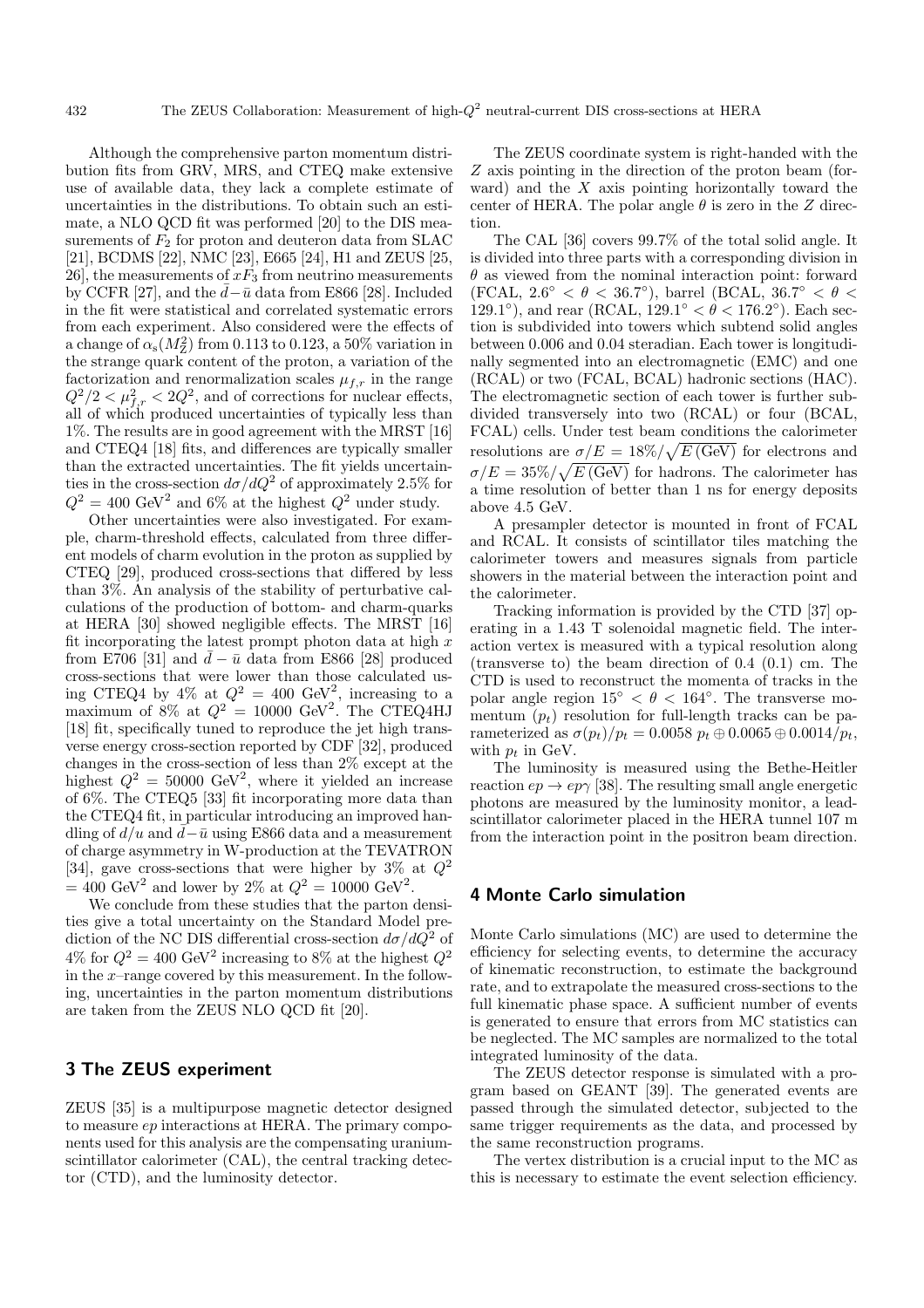The latter is strongly correlated with the Z-coordinate of the event vertex, as the reconstructed values of  $Q^2$ ,  $E_T$  and other quantities depend on the measured vertex position. For the 1995 to 1997 data sets, the underlying distribution of the Z-coordinate of the event vertex is determined using a minimum-bias sample of low- $Q^2$  neutral-current DIS events. For 1994 data this method is compared to the estimate from a special minimum-bias soft photoproduction trigger, where very good agreement in shape is found. The uncertainty in the shape of the vertex Z-distribution is related to the fraction of ep collisions from RF buckets adjacent to that containing the main proton beam. The effect of this uncertainty on the normalization of the data sample in the vertex range  $-50$  to  $+50$  cm is estimated to be less than 0.4%.

NC DIS events including radiative effects are simulated using the HERACLES 4.5.2 [11] program with the DJANGO6 2.4 [40] interface to the hadronization programs. In HERACLES, corrections for initial- and finalstate radiation, vertex and propagator corrections, and two-boson exchange are included. The QCD cascade and the hadronic final state are simulated using the colordipole model of ARIADNE 4.08 [41] and, as a systematic check, with the MEPS model of LEPTO 6.5 [42]. Both programs use the Lund string model of JETSET 7.4 [43] for the hadronization.

Photoproduction background is estimated using events simulated with HERWIG [44]. In addition, a large sample of prompt photon events  $(ep \rightarrow e\gamma X)$ , is generated with HERWIG.

# **5 Reconstruction of kinematic variables**

#### **5.1 Event characteristics**

Neutral-current DIS at the high- $Q^2$  values discussed here produces striking events, relatively easy to distinguish from the potentially large backgrounds of quasi-real photoproduction  $(Q^2 \sim 0)$  and beam-gas interactions. The events are characterized by a high-energy isolated positron in the detector. For  $Q^2 > 400 \text{ GeV}^2$ , most of the positrons have an energy near the positron beam energy and are restricted to a polar angle below 140 $\degree$ . As  $Q^2$  increases, the positrons are produced with higher energies, up to several hundred GeV, and at smaller polar angles.

The variables  $\delta$ ,  $P_T$  and  $E_T$  are used for event selection. These are defined as

$$
\delta = \sum_{i} (E_i - E_i \cos \theta_i) = \sum_{i} (E - p_z)_i, \tag{5}
$$

where the sum runs over all calorimeter energy deposits  $E_i$  (uncorrected in the trigger, but corrected energies in the offline analysis as discussed below) with polar angle  $\theta_i$ . At the generator level  $\delta = 55$  GeV, i.e. twice the positron beam energy, which follows from energy-momentum conservation. Undetected particles which escape through the forward beam hole give a negligible change in  $\delta$  while particle loss through the the rear beam hole, e.g. from initial state bremsstrahlung or for photoproduction background, can lead to a substantial reduction of  $\delta$ . The net transverse momentum,  $P_T$ , and the transverse energy,  $E_T$ , are defined by

$$
P_T^2 = P_x^2 + P_y^2 = \left(\sum_i E_i \sin \theta_i \cos \phi_i\right)^2 + \left(\sum_i E_i \sin \theta_i \sin \phi_i\right)^2, \qquad (6)
$$

$$
E_T = \sum_i E_i \sin \theta_i, \tag{7}
$$

where  $\phi_i$  is the azimuthal angle and the sums run, as above, over all energy deposits in the calorimeter. High- $Q^2$ events in which the positron strikes the BCAL or FCAL  $(Q^2 > 1000 \text{ GeV}^2)$  are characterized by large  $E_T$ .

In the determination of the DIS kinematics, the CAL energy deposits are separated into those associated with the identified scattered positron, and all other energy deposits. The sum of the latter is referred to as the hadronic energy.

#### **5.2 The double-angle method**

 $Q^2$ , x, and y are measured using the double-angle method [45]

$$
Q_{\text{DA}}^2 = 4E_e^2 \frac{\sin \gamma_h (1 + \cos \theta_e)}{\sin \gamma_h + \sin \theta_e - \sin(\gamma_h + \theta_e)},\tag{8}
$$

$$
x_{\text{DA}} = \frac{E_e}{E_p} \frac{\sin \gamma_h + \sin \theta_e + \sin(\gamma_h + \theta_e)}{\sin \gamma_h + \sin \theta_e - \sin(\gamma_h + \theta_e)},\tag{9}
$$

$$
y_{\text{DA}} = \frac{\sin \theta_e (1 - \cos \gamma_h)}{\sin \gamma_h + \sin \theta_e - \sin(\gamma_h + \theta_e)},\qquad(10)
$$

where  $E_e$  ( $E_p$ ) is the energy of the positron (proton) beam,  $\theta_e$  is the polar angle of the scattered positron, and  $\gamma_h$ , in the naïve quark parton model picture of DIS, is the polar angle of the struck quark. The determination of the angles  $\theta_e$  and  $\gamma_h$  is discussed in Sect. 5.3 and 5.4, respectively.

The double-angle method is essentially insensitive to errors in the absolute energy scale of the calorimeter. However it is sensitive to QED radiation and an accurate simulation of the hadronic final state is necessary. At  $Q^2$  $400 \text{ GeV}^2$  the hadronic final state is sufficiently energetic that model uncertainties of fragmentation and the treatment of the proton remnant are less important than at lower  $Q^2$ .

To validate the performance of the double-angle method, the reconstructed kinematic variables of MC events are compared to the true hadron variables  $Q^2$ , x and y as defined by the four-momentum transfer  $q$  to the hadronic system

$$
Q^2 = -q^2, \ \ x = Q^2/(2p \cdot q), \ \ y = Q^2/(xs) \tag{11}
$$

where  $p$  is the four-momentum of the initial proton and  $s = 4E_pE_e$ . The resolution in the kinematic variables is determined accordingly (see Sect. 7) and demonstrates (not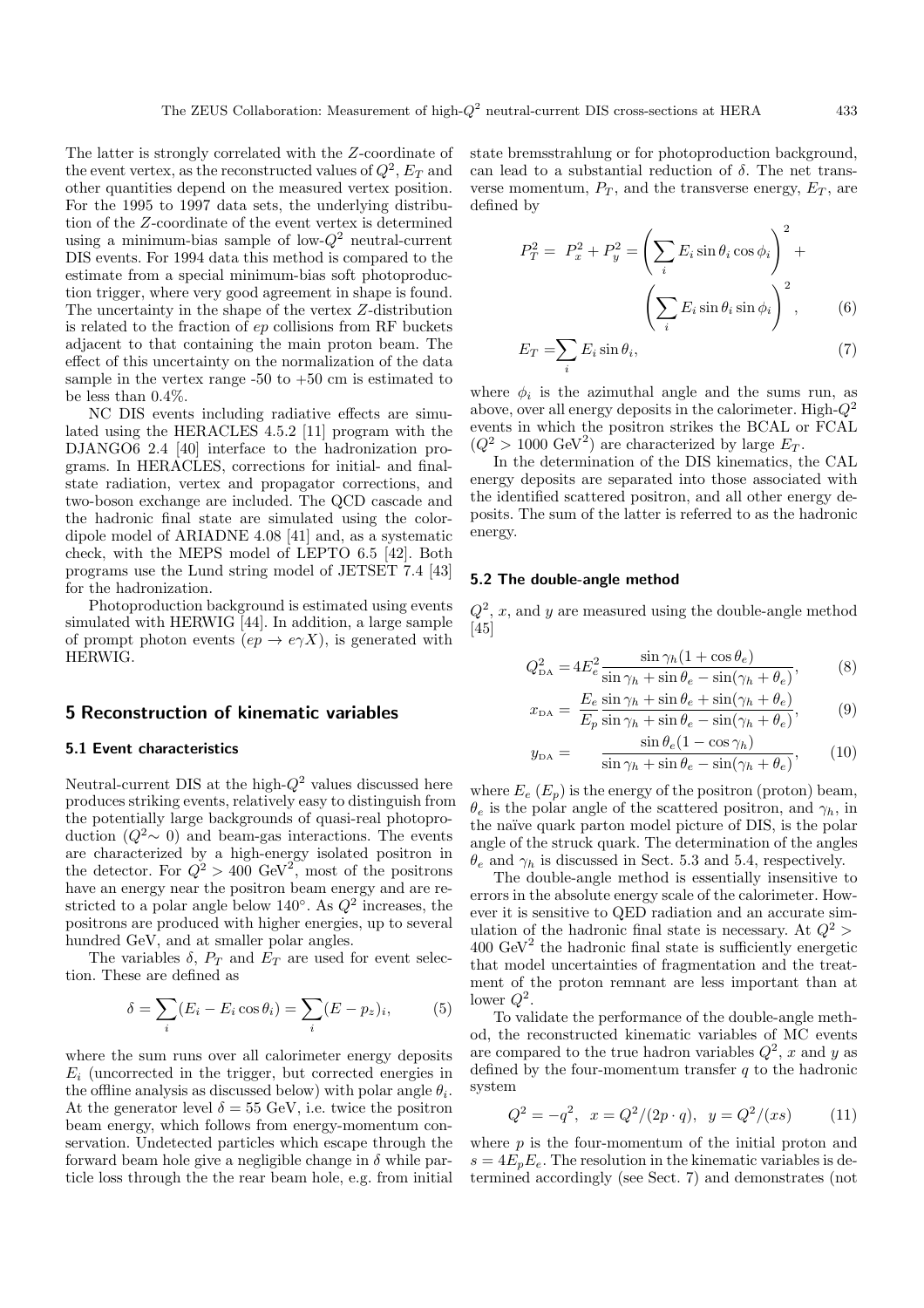shown here) that the double-angle method performs better than other methods for  $Q^2 > 400 \text{ GeV}^2$ .

#### **5.3 Positron identification**

A key signature of the events under study is the presence of an isolated high-energy positron. In order to identify and reconstruct the positron, while rejecting events in which other final state particles mimic it, an algorithm is used which combines calorimeter and CTD information.

In a first step, calorimeter "clusters" are formed by grouping all CAL cells with energy depositions into cones relative to the event interaction point, which are centered around cells with a local energy maximum [46]. All clusters are treated as positron candidates. The cluster energy,  $E_{\text{clu}}$ , is the sum of the cell energies belonging to the cluster. The center of each cluster is calculated by weighting each tower member by a logarithmic function of its energy. The cluster angle,  $\theta_{\text{clu}}$ , is set equal to the polar angle obtained from the center position of the cluster and the event vertex obtained from the tracks measured with the CTD. For clusters with polar angle<sup>1</sup> within the CTD acceptance  $(\theta_{\text{clu}} > 17.2^{\circ})$ , a matching track is required. A track is considered to match if the distance of closest approach (DCA) between the extrapolation of the track into the calorimeter and the position of the cluster center is less than 10 cm, where the r.m.s. resolution in the DCA is 1.8 cm.

In the second step, several quantities,  $\xi_i$ , are calculated for each positron candidate: the fraction of the cluster energy in the hadronic sections of the calorimeter; the parameters related to lateral energy profiles; and the total energy in all calorimeter cells not associated with the cluster but lying within a cone in pseudorapidity,  $\eta =$  $-\ln(\tan(\theta/2))$ , and azimuthal angle,  $\Phi$ , of radius  $R =$  $\sqrt{(\Delta \eta)^2 + (\Delta \Phi)^2}$  = 0.8, centered on the cluster. If a matching track is present, the polar and azimuthal angle differences between the track and the cluster position, and the quantity  $1/E_{\text{clu}} - 1/P_{\text{trk}}$ , where  $P_{\text{trk}}$  is the track momentum, are evaluated.

Finally, for each  $\xi_i$  a probability  $P(\xi_i)$  is derived, designed to be uniformly distributed between zero and one for positrons. Candidates are accepted as positrons if the product of the  $P(\xi_i)$  exceeds a threshold determined from MC studies. Since the CAL energy resolution is better than that of the CTD for tracks above 10 GeV, for accepted candidates, the positron energy,  $E'_e$ , is set equal to the cluster energy,  $E_{\text{clu}}$ , comprising typically six cells. The positron angle,  $\theta_e$ , is determined from the associated track if the positron cluster is within the CTD acceptance, and otherwise set equal to  $\theta_{\text{clu}}$ . The resolution in  $\theta_e$  is typically 0.1◦. Section 6.2 contains further selection criteria applied to the positron candidates.

#### **5.4 Reconstruction of the hadronic final state**

Energy depositions of the hadronic final state are used to evaluate the angle  $\gamma_h$ . For this purpose calorimeter clusters are used as just described. The angle  $\gamma_h$  is then calculated for the event according to

$$
\cos \gamma_h = \frac{P_{T,h}^2 - \delta_h^2}{P_{T,h}^2 + \delta_h^2},\tag{12}
$$

where  $P_{T,h}$  and  $\delta_h$  are calculated using (5) and (6) with sums running over the calorimeter clusters in the same manner as  $P_T$  and  $\delta$ , but excluding the positron.

MC studies of the calorimeter response indicate that the uncorrected  $\gamma_h$  calculated with (12) is biased by redirected hadronic energy from interactions in material between the primary vertex and the calorimeter or by backsplash from the calorimeter  $(albedo)^2$ . To minimize this bias, clusters with energy below 3 GeV and with polar angles larger than  $\gamma_{\text{max}}$  are removed. The value of  $\gamma_{\text{max}}$ , which is a function of  $\gamma_h$ , is derived from a NC MC sample by requiring that less than 1% of the clusters not related to the above effects be removed. This yields a reconstruction of  $\gamma_h$  closest to the true value as given by the MC. The agreement of the distribution of removed energies for different  $\gamma_h$ -ranges between data and MC is reasonable as shown in Fig. 1a and b. After this first pass of cluster removal the value of  $\gamma_h$  is re-calculated and the procedure is repeated until it converges, typically after two or three passes. Removing calorimeter clusters in this manner substantially improves the resolution and bias of the double-angle variables for small values of  $\gamma_h$  (corresponding to small values of  $y$ ) as shown from the ARIADNE MC in Fig. 1**c** and **d** and leaves them largely unchanged for large values of  $\gamma_h$ . A similar result is achieved with the LEPTO MC (not shown here).

#### **5.5 Energy correction and calorimeter performance**

**Correction for energy loss:** All energies of clusters from both the positron and the hadronic final state are corrected for energy loss in the material between the interaction point and the calorimeter. All hadronic clusters and the positron clusters in BCAL and FCAL are corrected based on the material maps implemented in the detector simulation package. The presampler is used to correct positrons entering the RCAL. This correction is based on the measured positron energy, the amount of material in front of the RCAL and the presampler signal.

**Non-uniformity correction for positrons:** In Fig. 2a the ratio of the positron energy corrected as described above

We do not consider candidates with  $\theta_{\text{clu}} > 164^{\circ}$  (which are also beyond the CTD acceptance limit), since they correspond to  $Q^2$  values below the range of this analysis

<sup>2</sup> High energy hadrons interacting in a calorimeter can produce with a non-negligible probability particles at large angles with respect to the direction of the main shower. Some of these particles travel backwards and generate energy deposits far away from their primary source in the calorimeter which is referred to as backsplash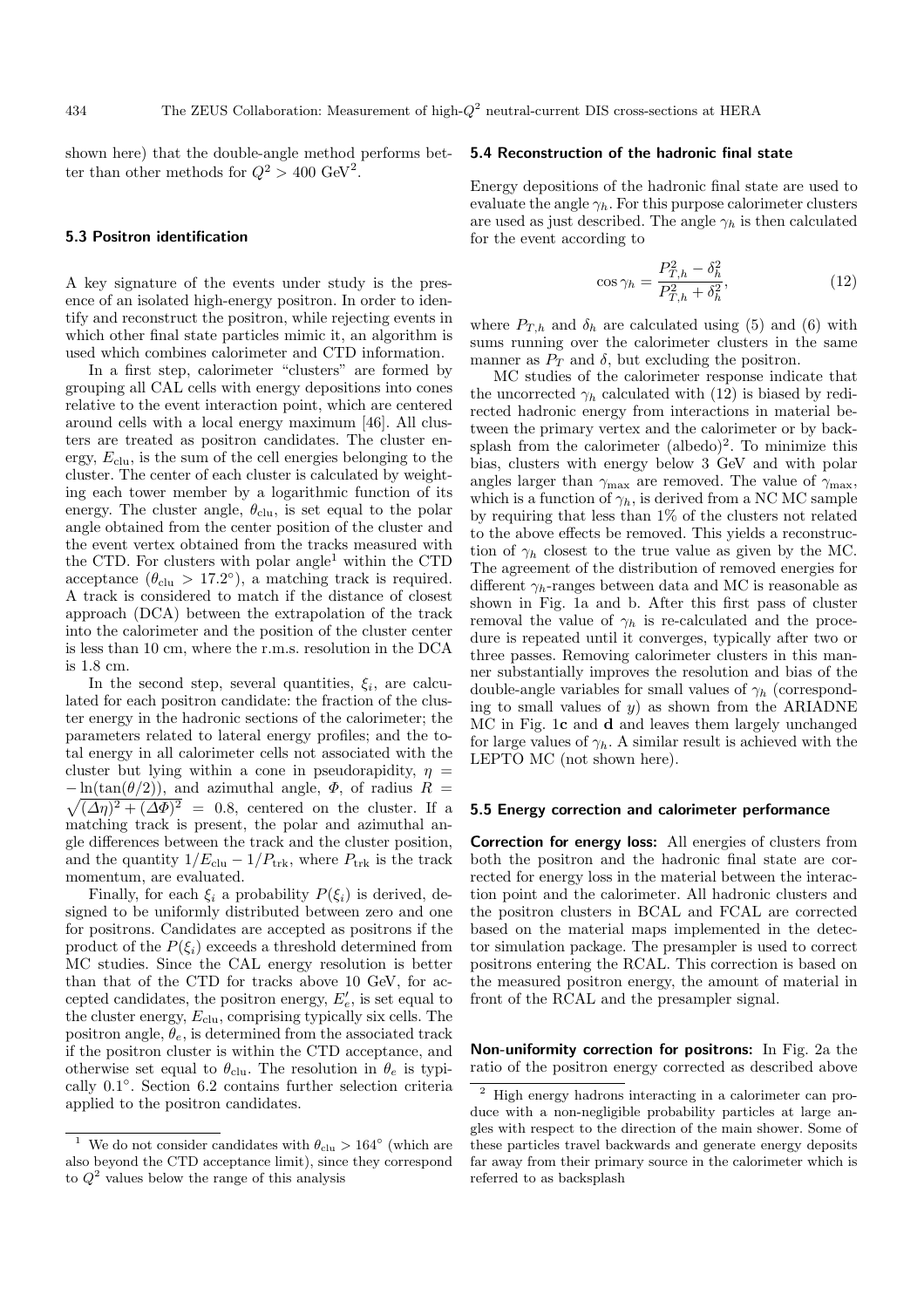

**Fig. 1a–d.** The effect of the correction used for the reconstruction of the angle  $\gamma_h$  as described in Sect. 5.4. **a** and **b**: the ratio of total energy  $E_{\text{rem}}$  removed by the correction and the hadronic transverse momentum  $P_{T,h}$  divided by  $\sin \gamma_h$  for two different ranges in  $\gamma_h$ . The improvement in the reconstruction of  $\gamma_h$  by applying the correction is shown for the relative bias in  $\gamma_h$  **c** and the relative resolution in  $\gamma_h$  **d**, where relative refers to the normalization to the true  $\gamma$ ; both are shown as a function of the true  $y$  as defined in (11). The result with (without) correction as obtained from a NC MC is shown as filled (unfilled) symbols



**Fig. 2. a** the ratio of the positron energy  $E_e'$ (raw) measured in BCAL to that calculated from double-angle variables,  $E_e^{\text{DA}}$ , as a function of the Z-position of the positron in BCAL. The dips coincide with the cell boundaries in BCAL. **b** the same after applying a non-uniformity correction as described in Sect. 5.5, yielding  $E_e'(\text{cor})$ . Open circles show MC and dots show data

to the double-angle prediction is shown. At boundaries of calorimeter cells and modules there are dips in the measured energy response. This effect is larger in data than in MC. To account for this effect a correction is obtained from fits to the non-uniformity patterns in the BCAL. After correction, the data are well reproduced by the MC as shown in Fig. 2b. A similar correction is used for geometrical effects in the azimuthal angle.



**Fig. 3a,b.** A comparison of data (dots) and MC (histogram) for the ratio of the transverse momentum of the hadronic final state,  $P_{T,h}$ , and the positron,  $P_{T,e}$ , for  $P_{T,h} > 20$  GeV and  $\gamma_h$ pointing into the FCAL **a** and into the BCAL **b**

**Calorimeter energy scale:** The uncertainty in the energy scale of the scattered positron is determined after applying the corrections described above. For scattered positrons in low y DIS events ( $\theta_e \gtrsim 135^\circ$  due to the requirement  $y < 0.04$ , the energy is strongly correlated with the scattering angle, and a comparison of the predicted energy to the measured energy in the calorimeter is made. This method is described in detail elsewhere [26]. In the range of  $30^{\circ} < \theta_e < 150^{\circ}$ , the momentum of the positrons can be determined by the CTD. The average track momentum minus calorimeter energy is used as an independent check of the energy measured in the CAL for energies up to 30 GeV. For positrons with energies above 30 GeV, or those scattered to extreme forward directions, a comparison of the energy predicted from double-angle variables to the measured energy is made. In kinematic regions where the other methods can be used to check the CAL energy scale, the double-angle results are in agreement with the other methods to better than 0.5%. As a result of these studies, the uncertainty in the value of the energy of the scattered positron in the RCAL is 2% at 10 GeV, decreasing linearly to 1% at 27.5 GeV and above, 1% in the BCAL and 3% in the FCAL.

The uncertainty in the scale of the hadronic energy has been studied. After applying the corrections to the energy described above, the ratio of the hadronic transverse momentum,  $P_{T,h}$ , to the transverse momentum  $P_{T,e}$ carried by the positron found in the BCAL, is examined event by event. For transverse momenta above 20 GeV, the ratio is 1.0 to within 0.5% both for data and MC, as expected from momentum conservation (see Fig. 3). For lower transverse energies, the ratio is below 1.0 by up to several percent due to hadronic energy loss. The comparisons between MC predictions of the transverse momentum ratio and the data agree to within 1-2%. A comparison with corresponding results using the ratio of  $P_{T,h}$ to the transverse momentum predicted from double-angle variables also shows good agreement. As a result of these studies, the uncertainty in the hadronic energy scale is determined to be 2% in the FCAL and BCAL, of which 1% comes from the uncertainty of the positron measurement. The dominant remaining uncertainty comes from comparison of MC results for simulations of hadronic final states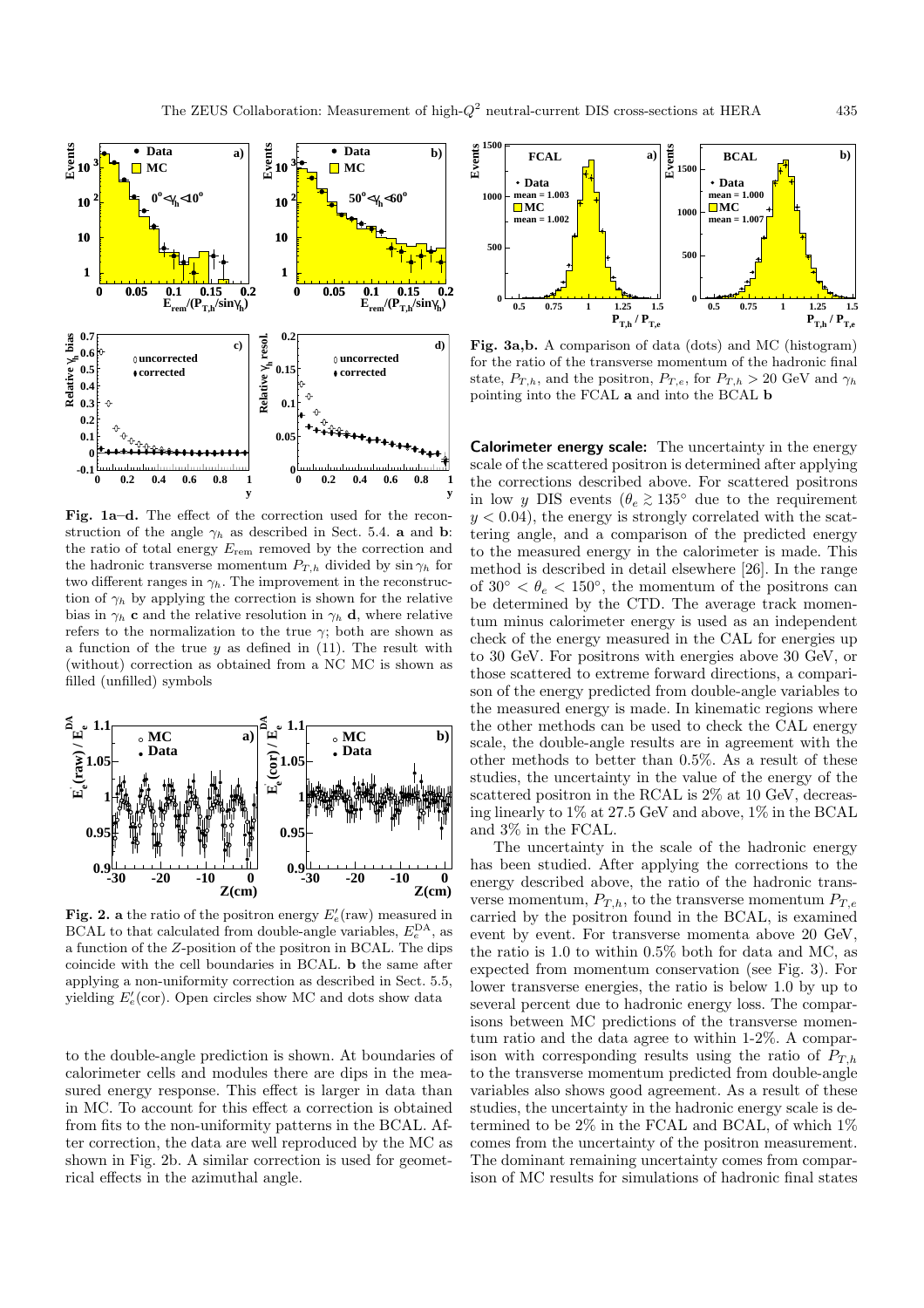using ARIADNE [41] and HERWIG [44]. The uncertainty is 3% in the RCAL where the hadronic energy is lower than in FCAL and BCAL due to kinematic constraints.

**Positron energy resolution:** After all corrections, the resolution in positron energy is evaluated by comparing the width of the distribution of the ratio of corrected energy to the value predicted from the double-angle method. Since the resolution is smaller in the MC than in data, the MC energies in BCAL and RCAL are smeared accordingly. For RCAL a constant relative smearing of 1.7% is applied while for BCAL the dependence of the resolution on the calorimeter non-uniformity is taken into account.

**Hadronic energy resolution:** A similar method, based on  $P_{T,h}$ , is used to determine the resolution in hadronic energy. Again, the resolution is found to be smaller in the MC than in data. A smearing is applied accordingly to clusters in MC for all calorimeter parts.

#### **5.6 Detector alignment**

The polar and azimuthal angles of the scattered positron can be measured with the tracking detectors as well as with the calorimeter. Comparisons of the position of calorimeter non-uniformities resulting from the cell structure (see Sect. 5.5) and the extrapolated positron position from the CTD allow the BCAL and RCAL to be aligned in Z with respect to the CTD to 1 and to 2 mm, respectively, and to be aligned in transverse direction to 2 and to 1 mm, respectively.

#### **6 Event selection**

# **6.1 Trigger**

The ZEUS trigger operates at three levels [35]. For the portions of the trigger relevant to this analysis, the requirements were strictest during 1997 and are described here. The first-level trigger requires a total electromagnetic energy of at least 3.4 GeV in the RCAL or 4.8 GeV in the BCAL, or  $E_T'' > 30$  GeV, where  $E_T''$  is the total transverse energy excluding the two rings of calorimeter towers nearest to the forward beampipe. The  $E_T''$  requirement is designed to tag high- $Q^2$  events by their large  $E_T$ while rejecting beam-gas background having large energy deposits at low polar angles. The major requirement at the second-level trigger is  $\delta + 2E_{\gamma} > 29$  GeV, where  $E_{\gamma}$  is the energy measured in the luminosity monitor. This requirement suppresses photoproduction. Backgrounds are further reduced at the second-level trigger by removing events with calorimeter timing inconsistent with an ep interaction. For the third-level trigger, events are reconstructed on a computer farm, and the requirements are similar to the offline cuts described below, though looser and using a simpler and generally more efficient (but less pure) positron finder.

#### **6.2 Offline selection**

The following criteria are applied offline (see also Sect. 5 and  $[5]$ :

- **–** To ensure that event quantities can be accurately determined, a reconstructed vertex with  $-50 < Z < 50$ cm is required, a range consistent with the ep interaction region.
- **–** To suppress photoproduction events where the scattered positron escapes through the beam hole in the RCAL,  $\delta$  is required to be greater than 38 GeV. This cut also reduces the number of events with initial-state QED radiation. The requirement  $\delta < 65$  GeV removes cosmic ray background.
- **–** Positrons are identified based on calorimeter cluster quantities and tracking.
	- **–** To ensure high purity, the positron is required to have an energy of at least 10 GeV; in this case the identification efficiency exceeds 96%, as shown by MC studies.
	- **–** To reduce background, isolated positrons are selected by requiring no more than 5 GeV in calorimeter cells not associated with the scattered positron in an  $\eta - \Phi$  cone of radius 0.8 centered on the positron.
	- In addition, each positron with  $\theta_e > 17.2^\circ$  must be matched to a charged track of at least 5 GeV momentum.
	- **–** For positrons beyond the forward tracking acceptance  $(\theta_e < 17.2^{\circ})$ , the tracking requirement in the positron selection is replaced by a cut on the transverse momentum of the positron  $P_{T,e} > 30$  GeV and by the requirement  $\delta > 44$  GeV.
	- **–** A fiducial volume cut is applied to the positron position. This excludes the upper part of the central RCAL area  $(20 \times 80 \text{ cm}^2)$  occluded by the cryogenic supply for the solenoid magnet as well as the transition region between the CAL parts corresponding to a polar angle of the positron of  $35.6° < \theta < 37.3°$ and  $128.2° < \theta < 140.2°$ .

If more than one positron candidate in an event passes these cuts (7% of the events), the one with the highest probability is assumed to be the DIS positron.

- Elastic Compton scattering events  $(ep \rightarrow e\gamma p)$  are removed by searching for an additional photon candidate and discarding the event if this and the positron candidate account for all the calorimeter energy in the event except for at most 2 GeV.
- **–** To further reduce background from photoproduction, y estimated from the positron energy and angle is required to be  $y_e < 0.95$ .
- The net transverse momentum  $P_T$  is expected to be close to zero and is measured with an error approximately proportional to  $\sqrt{E_T}$ . To remove cosmic rays and beam-related background,  $P_T$  is required to be less than  $4\sqrt{E_T (\text{GeV})}$ .

The efficiency of these cuts for selecting DIS events with  $Q^2 > 400 \text{ GeV}^2$  as determined by MC is, on average, 80%. It is approximately uniform over the kinematic phase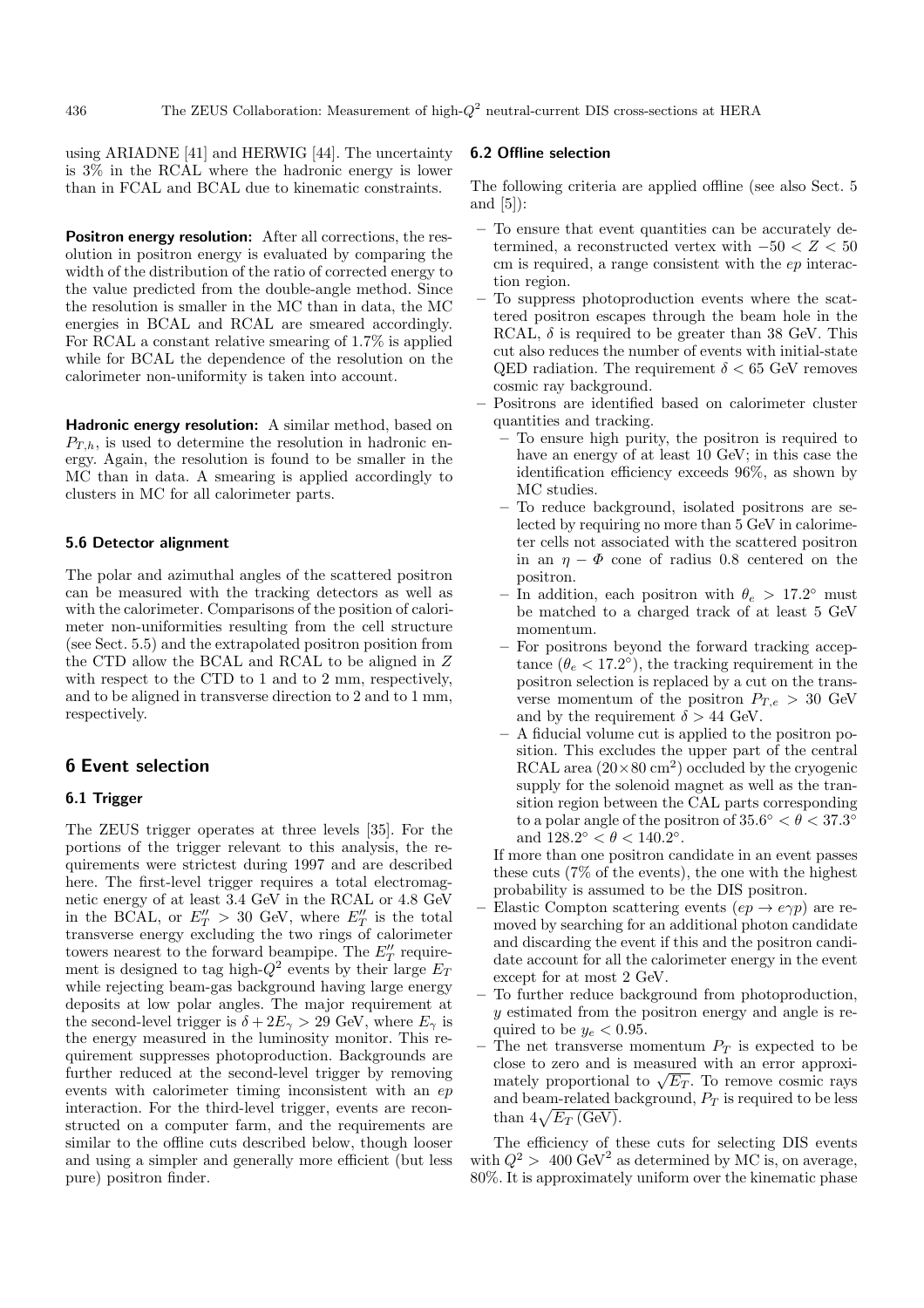

**Fig. 4a–g.** A comparison of data (points) and the signal MC predictions (histograms) for  $a E_c'$ , the energy of the scattered positron; the inset shows the high energy part of the distribution; **b**  $P_e^{\text{trk}}$ , the momentum of the positron track; **c** the energy  $E_{\text{cone}}$  not assigned to the positron in an  $\eta$ - $\Phi$  cone of 0.8; **d** the Z position of the event vertex; **e**  $\delta = \Sigma (E_i - p_{zi})$ ; **f**  $\theta_e$ , the angle of the positron; and  $g \gamma_h$ , the angle of the hadronic system. Only events which pass all event selection cuts are plotted in **e** and **f**; in **a**–**e**, events are plotted which pass all other event selection cuts except those on the variable displayed; the cuts to be applied to this variable are indicated by the vertical lines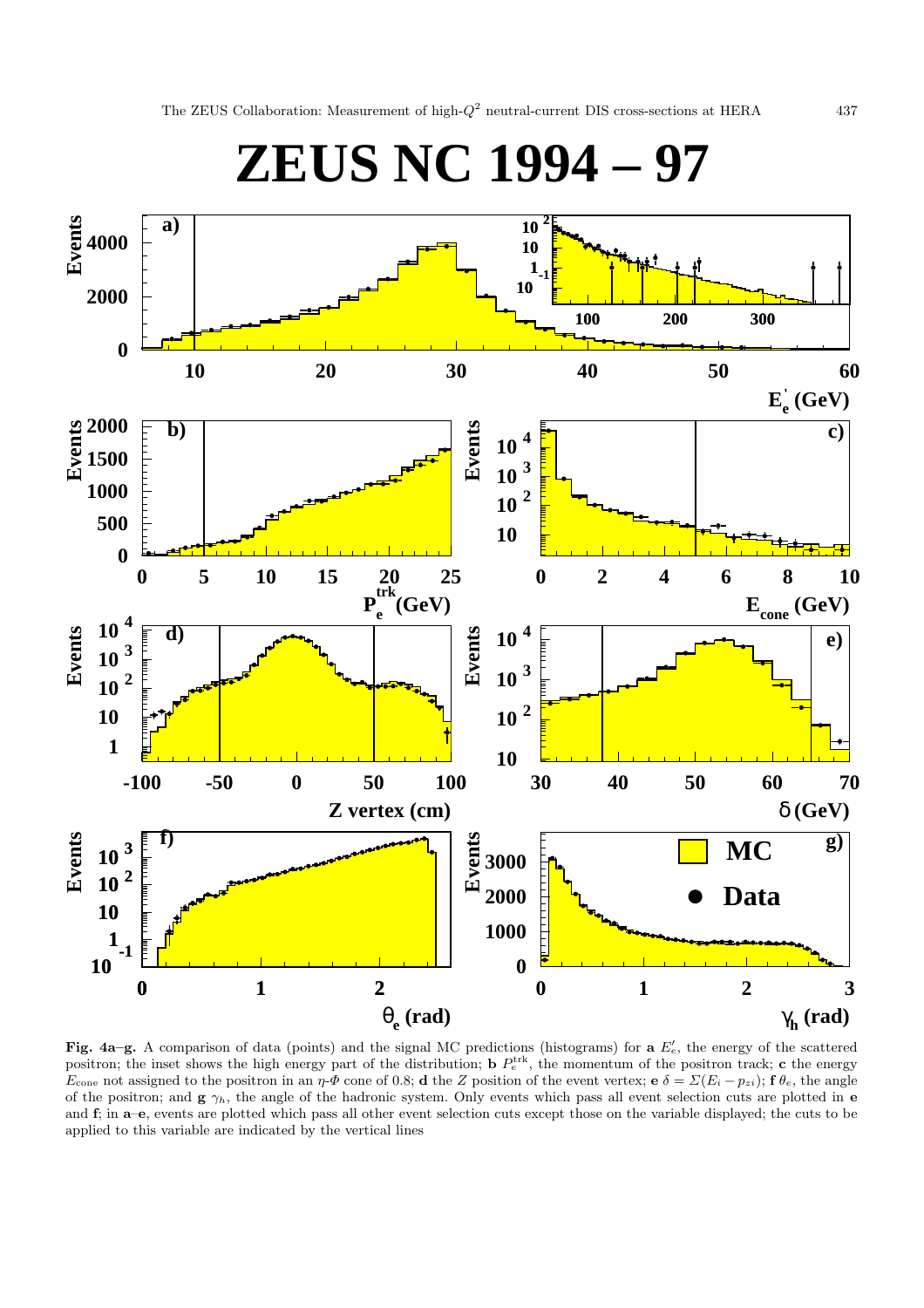**Table 1.** The differential cross-section  $d\sigma/dQ^2$  for the reaction  $e^+p \to e^+X$ . The following quantities are given for each bin: the  $Q^2$  range; the value at which the cross-section is quoted,  $Q_c^2$ ; the number of selected events,  $N_{\text{obs}}$ ; the number of expected background events,  $N_{\text{bg}}$ ; the acceptance,  $A$ ; the radiative correction factor,  $C_{rad}$  (see Sect. 7); the measured Born–level cross-section  $d\sigma/dQ^2$ ; and the Born–level cross-section predicted by the Standard Model using CTEQ4D parton momentum distributions. The first error of each measured cross-section gives the statistical error, the second the systematic uncertainty

| $Q^2$ range          | $Q_c^2$             |                |              |               |                              | $d\sigma/dQ^2$ (pb/GeV <sup>2</sup> )                                  |                      |  |
|----------------------|---------------------|----------------|--------------|---------------|------------------------------|------------------------------------------------------------------------|----------------------|--|
| (GeV <sup>2</sup> )  | (GeV <sup>2</sup> ) | $N_{\rm obs}$  | $N_{\rm bg}$ | $\mathcal{A}$ | $\mathcal{C}_{\mathrm{rad}}$ | measured                                                               | <b>SM</b>            |  |
| $400.0 -$<br>475.7   | 440                 | 8504           | 2.4          | 0.79          | 0.94                         | $2.753 \pm 0.035 {+0.066 \atop -0.051}$                                | 2.673                |  |
| 565.7<br>$475.7 -$   | 520                 | 6319           | 2.4          | 0.77          | 0.92                         | $1.753 \pm 0.024 \, {}^{+0.047}_{-0.039}$                              | 1.775                |  |
| $565.7 -$<br>672.7   | 620                 | 5008           | 2.8          | 0.76          | 0.94                         | $1.187 \pm 0.018 \, {}^{+0.022}_{-0.023}$                              | 1.149                |  |
| $672.7 -$<br>800.0   | 730                 | 3951           | 3.2          | 0.80          | 0.94                         | $_{-0.36}^{+0.14}) \cdot 10^{-1}$<br>$\pm 0.13$<br>(7.71)              | $7.65 \cdot 10^{-1}$ |  |
| 951.4<br>$800.0 -$   | 870                 | 3210           | 6.7          | 0.87          | 0.93                         | $^{+0.10}_{-0.21}) \cdot 10^{-1}$<br>(4.79)<br>$\pm 0.09$              | $4.93 \cdot 10^{-1}$ |  |
| 1131.4<br>$951.4 -$  | 1040                | 2641           | 3.2          | 0.89          | 0.94                         | $^{+0.06}_{-0.06}) \cdot 10^{-1}$<br>(3.21)<br>$\pm 0.07$              | $3.13 \cdot 10^{-1}$ |  |
| $1131.4 -$<br>1345.4 | 1230                | 2000           | 1.2          | 0.90          | 0.92                         | $^{+0.04}_{-0.03}$ . $10^{-1}$<br>(2.01)<br>$\pm 0.05$                 | $2.04 \cdot 10^{-1}$ |  |
| $1345.4 -$<br>1600.0 | 1470                | 1531           | 1.6          | 0.91          | 0.93                         | $^{+0.03}_{-0.02}) \cdot 10^{-1}$<br>(1.27)<br>$\pm 0.03$              | $1.28 \cdot 10^{-1}$ |  |
| $1600.0 -$<br>1902.7 | 1740                | 1204           | 2.0          | 0.91          | 0.92                         | $^{+0.17}_{-0.30}) \cdot 10^{-2}$<br>$\pm 0.26$<br>(8.49)              | $8.26 \cdot 10^{-2}$ |  |
| $1902.7 -$<br>2262.8 | 2100                | 863            | 0.4          | 0.91          | 0.93                         | $^{+0.11}_{-0.16}) \cdot 10^{-2}$<br>(4.97)<br>$\pm 0.18$              | $5.01 \cdot 10^{-2}$ |  |
| $2262.8 -$<br>2690.9 | 2500                | 629            | 0.4          | 0.92          | 0.94                         | $^{+0.06}_{-0.14}) \cdot 10^{-2}$<br>(3.05)<br>$\pm 0.13$              | $3.13 \cdot 10^{-2}$ |  |
| $2690.9 -$<br>3200.0 | 2900                | 455            | 1.2          | 0.91          | 0.94                         | $^{+0.07}_{-0.09})\,\cdot\!10^{-2}$<br>(1.99)<br>$\pm 0.10$            | $2.09 \cdot 10^{-2}$ |  |
| 4525.5<br>$3200.0 -$ | 3800                | 565            | $3.1\,$      | 0.91          | 0.93                         | $^{+0.20}_{-0.24}) \cdot 10^{-3}$<br>(9.00)<br>$\pm 0.39$              | $9.77 \cdot 10^{-3}$ |  |
| $4525.5 -$<br>6400.0 | 5400                | 303            | 0.0          | 0.91          | 0.91                         | $^{+0.17}_{-0.10}$ . $10^{-3}$<br>(3.30)<br>$\pm 0.19$                 | $3.49 \cdot 10^{-3}$ |  |
| $6400.0 -$<br>9050.0 | 7600                | 162            | 0.0          | 0.90          | 0.93                         | $^{+0.02}_{-0.07}) \cdot 10^{-3}$<br>(1.32)<br>$\pm 0.10$              | $1.20 \cdot 10^{-3}$ |  |
| $9050.0 - 12800.0$   | 10800               | 63             | 0.0          | 0.86          | 0.93                         | $+0.53$<br>$^{+0.08}_{-0.11})$<br>$\cdot 10^{-4}$<br>(3.69)<br>$-0.47$ | $3.64 \cdot 10^{-4}$ |  |
| $12800.0 - 18102.0$  | 15200               | 20             | 0.0          | 0.81          | 0.93                         | $+2.5$<br>$+0.7$<br>$\cdot 10^{-5}$<br>(8.9)<br>$-0.6$<br>$-2.0$       | $10.0 \cdot 10^{-5}$ |  |
| $18102.0 - 25600.0$  | 21500               | 8              | 0.0          | 0.86          | 0.96                         | $+1.2$<br>$^{+0.4}_{-0.1})$<br>$\cdot 10^{-5}$<br>(2.4)<br>$-0.8$      | $2.2 \cdot 10^{-5}$  |  |
| $25600.0 - 36203.0$  | 30400               | $\overline{0}$ | 0.0          | 0.86          | 0.90                         | $10^{-6}$<br>$< 6.0 \cdot$                                             | $3.7 \cdot 10^{-6}$  |  |
| $36203.0 - 51200.0$  | 43100               | $\overline{2}$ | 0.0          | 0.89          | 1.00                         | $+3.5$<br>$+0.7$<br>$\cdot 10^{-6}$<br>(2.6)<br>$-0.2)$<br>$-1.7$      | $0.4 \cdot 10^{-6}$  |  |

space except for the region of high  $y$  and low  $Q^2$  where the efficiency decreases due to the positron energy requirement. Uncertainties in the simulation of the efficiency arising from the diffractive contribution to the cross-section which is not included in the MC are neglected since the diffractive contribution is small for  $Q^2 > 400 \text{ GeV}^2$ .

#### **6.3 Final event sample**

After the event selection 37438 events with  $Q_{\text{DA}}^2 > 400 \text{ GeV}^2$ remain. Distributions from data and signal MC are compared in Fig. 4. Shown are the following: the positron energy; the momentum of the positron track; the energy not assigned to the positron in an  $\eta - \Phi$  cone of 0.8; the Z position of the event vertex; the  $\delta$ -distribution; the scattering angle of the positron,  $\theta_e$ ; and  $\gamma_h$ , the angle of the hadronic system as obtained from (12). Good agreement between data and MC is seen in most variables. Slight disagreements between data and MC at lower positron energies and at low values of  $\gamma_h$  may indicate simulation errors in either fragmentation or detector response and are accounted for in the systematic uncertainties (see Sect. 8).

The photoproduction background is estimated to be less than 0.5% over the full phase space and less than  $3\%$  at high y. Background from prompt photon events is negligible.

Backgrounds not related to ep reactions, such as cosmic rays or beam-related background, are investigated by studying events in the tails of distributions of the calorimeter timing and of  $P_T / \sqrt{E_T}$ , and events from unpaired positron or proton bunches. No evidence for such background is observed and an upper limit of 0.05% at low  $Q^2$ , rising to 0.6% at high  $Q^2$ , is placed on any such contamination.

# **7 Cross-section determination**

The single differential cross-sections are determined using bin-by-bin unfolding. The measured cross-section in a particular bin,  $\sigma_{\text{meas}}$ , is determined from

$$
\sigma_{\text{meas}} = \frac{N_{\text{obs}} - N_{\text{bg}}}{\mathcal{A}\mathcal{L}},\tag{13}
$$

where  $N_{\text{obs}}$  is the number of observed events in the bin,  $N_{\text{bg}}$  is the estimated number of background events, A is the acceptance and  $\mathcal L$  is the integrated luminosity. The acceptance, defined from the MC as the number of events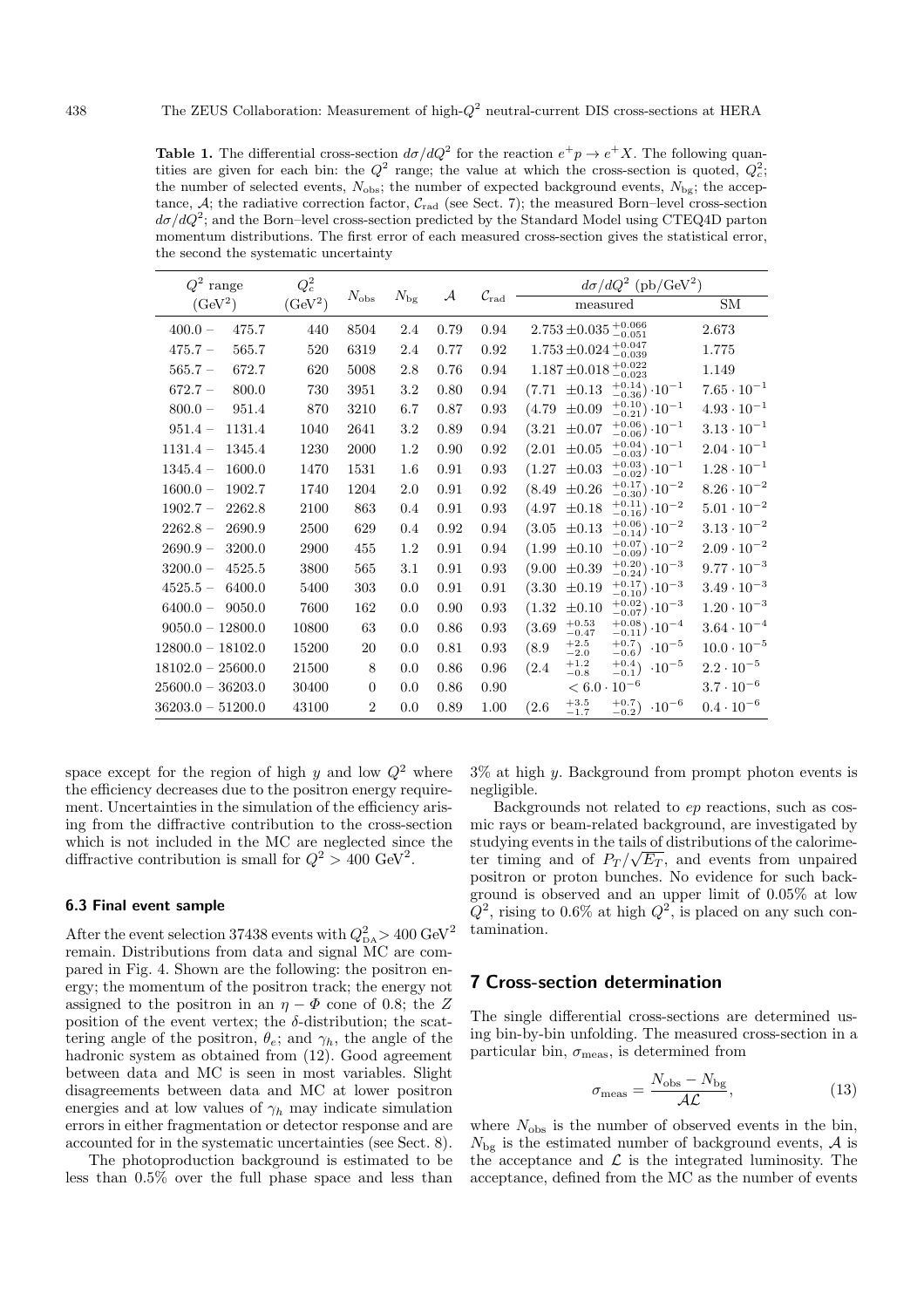**Table 2.** The differential cross-section  $d\sigma/dx$  for the reaction  $e^+p \to e^+X$  for  $Q^2 > 400$ , 2500, and 10000 GeV<sup>2</sup>. The following quantities are given for each bin: the  $Q^2$  and x range; the value at which the cross-section is quoted,  $x_c$ ; the number of selected events,  $N_{\text{obs}}$ ; the number of expected background events,  $N_{\text{bg}}$ ; the acceptance, A; the radiative correction factor,  $C_{\text{rad}}$  (see Sect. 7); the measured Born–level cross-section  $d\sigma/dx$ ; and the Born–level cross-section predicted by the Standard Model using CTEQ4D parton momentum distributions. The first error of each measured cross-section gives the statistical error, the second the systematic uncertainty

| $Q_{\min}^2$        |                               | $x_c$   | $N_{\rm obs}$  | $N_{\rm bg}$ | $\mathcal{A}$ | $\mathcal{C}_{\rm rad}$ | $d\sigma/dx$ (pb)                                                 |                     |
|---------------------|-------------------------------|---------|----------------|--------------|---------------|-------------------------|-------------------------------------------------------------------|---------------------|
| (GeV <sup>2</sup> ) | $x$ range                     |         |                |              |               |                         | measured                                                          | SM                  |
| 400                 | $(0.63 - 1.00) \cdot 10^{-2}$ | 0.00794 | 2307           | 6.3          | 0.67          | 0.98                    | $(1.96 \pm 0.05 \frac{+0.09}{-0.05}) \cdot 10^4$                  | $1.88 \cdot 10^{4}$ |
|                     | $(0.10 - 0.16) \cdot 10^{-1}$ | 0.0126  | 4352           | 11.0         | 0.84          | 0.94                    | $(1.78 \pm 0.03 \frac{+0.05}{-0.02}) \cdot 10^4$                  | $1.70 \cdot 10^{4}$ |
|                     | $(0.16 - 0.25) \cdot 10^{-1}$ | 0.0200  | 5026           | 6.7          | 0.85          | 0.94                    | $(1.27 \pm 0.02 \frac{+0.03}{-0.01}) \cdot 10^4$                  | $1.24 \cdot 10^{4}$ |
|                     | $(0.25 - 0.40) \cdot 10^{-1}$ | 0.0316  | 5283           | 2.7          | 0.87          | 0.92                    | $(8.08 \pm 0.12 \frac{+0.14}{-0.10}) \cdot 10^3$                  | $8.04 \cdot 10^3$   |
|                     | $(0.40 - 0.63) \cdot 10^{-1}$ | 0.0501  | 5028           | 2.7          | 0.87          | 0.92                    | $(4.83 \pm 0.07 \frac{+0.08}{-0.05}) \cdot 10^3$                  | $4.95 \cdot 10^3$   |
|                     | $(0.63 - 1.00) \cdot 10^{-1}$ | 0.0794  | 4782           | 0.0          | 0.86          | 0.93                    | $(2.96 \pm 0.05 \frac{+0.05}{-0.06}) \cdot 10^3$                  | $2.92 \cdot 10^{3}$ |
|                     | $0.10 - 0.16$                 | 0.126   | 4219           | 0.4          | 0.86          | 0.92                    | $(1.63 \pm 0.03 \frac{+0.03}{-0.04}) \cdot 10^3$                  | $1.66 \cdot 10^{3}$ |
|                     | $0.16 - 0.25$                 | 0.200   | 3512           | 0.0          | 0.82          | 0.92                    | $(9.04 \pm 0.17 \frac{+0.15}{-0.67}) \cdot 10^2$                  | $8.68 \cdot 10^{2}$ |
|                     | $0.25 - 0.40$                 | 0.316   | 2276           | 0.4          | 0.87          | 0.92                    | $(3.51 \pm 0.08 \frac{+0.18}{-0.13}) \cdot 10^2$                  | $3.72 \cdot 10^{2}$ |
| 2500                | $(0.25 - 0.40) \cdot 10^{-1}$ | 0.0316  | 58             | 1.2          | 0.72          | 1.01                    | $(1.15 \frac{+0.18}{-0.16} \frac{+0.09}{-0.13}) \cdot 10^2$       | $1.19 \cdot 10^{2}$ |
|                     | $(0.40 - 0.63) \cdot 10^{-1}$ | 0.0501  | 252            | 2.7          | 0.91          | 0.95                    | $(2.40 \pm 0.16 \frac{+0.06}{-0.09}) \cdot 10^2$                  | $2.49 \cdot 10^{2}$ |
|                     | $(0.63 - 1.00) \cdot 10^{-1}$ | 0.0794  | 340            | 0.0          | 0.94          | 0.93                    | $(1.94 \pm 0.11_{-0.05}^{+0.06}) \cdot 10^{2}$                    | $2.16 \cdot 10^{2}$ |
|                     | $0.10 - 0.16$                 | 0.126   | 421            | 0.0          | 0.93          | 0.91                    | $(1.51 \pm 0.08 \frac{+0.03}{-0.04}) \cdot 10^2$                  | $1.51 \cdot 10^{2}$ |
|                     | $0.16 - 0.25$                 | 0.200   | 356            | 0.0          | 0.93          | 0.92                    | $(8.16 \pm 0.44 \frac{+0.16}{-0.31}) \cdot 10^1$                  | $8.97 \cdot 10^{1}$ |
|                     | $0.25 - 0.40$                 | 0.316   | 265            | 0.4          | 0.87          | 0.91                    | $(4.02 \pm 0.25 \frac{+0.08}{-0.20}) \cdot 10^{1}$                | $4.15 \cdot 10^{1}$ |
|                     | $0.40 - 0.63$                 | 0.501   | 112            | 0.0          | 0.84          | 0.93                    | $(1.10 \pm 0.11 \frac{+0.05}{-0.04}) \cdot 10^{1}$                | $1.06 \cdot 10^{1}$ |
| 10000               | $0.10 - 0.16$                 | 0.126   | $\overline{7}$ | 0.0          | 0.62          | 1.06                    | $^{+2.4}_{-1.7}$<br>$+1.0$<br>4.5<br>$-0.6$                       | 3.3                 |
|                     | $0.16 - 0.25$                 | 0.200   | 19             | 0.0          | 0.82          | 0.94                    | $+0.4$<br>$^{+1.4}_{-1.2}$<br>5.0<br>$-0.5$                       | 6.0                 |
|                     | $0.25 - 0.40$                 | 0.316   | 23             | 0.0          | 0.88          | 0.91                    | $+0.1$<br>$+0.9$<br>$3.5\,$<br>$-0.7$<br>$-0.2$                   | 4.1                 |
|                     | $0.40 - 0.63$                 | 0.501   | 12             | 0.0          | 0.85          | 0.93                    | $+0.2$<br>$+0.5$<br>1.2<br>$-0.3$<br>$-0.1$                       | 1.3                 |
|                     | $0.63 - 1.00$                 | 0.794   | $\overline{2}$ | 0.0          | 0.92          | 0.95                    | $^{+2.1}_{-0.8})$<br>$^{+7.1}_{-3.5}$<br>$\cdot 10^{-2}$<br>(5.4) | $3.6 \cdot 10^{-2}$ |

reconstructed within the bin divided by the number of events generated in that bin, derives from the selection efficiency and the purity in the bin.

The measured cross-section includes the radiative effects discussed in Sect. 2. The correction factor to provide the Born-level cross-section is defined as

$$
\mathcal{C}_{\rm rad} = \frac{\sigma_{\rm Born}^{\rm SM}}{\sigma_{\rm rad}^{\rm SM}}.\tag{14}
$$

The numerator is obtained by numerically integrating (1) over the bin with fixed  $\alpha = 1/137$ ,  $M_Z = 91.175$  GeV, and  $\sin^2\theta_{\rm w}=0.232$ . The value of  $\sigma_{\rm rad}^{\rm SM}$ , the bin cross-section including radiation, is calculated using the HERACLES MC. The measured Born-level cross-section is then given by

$$
\sigma_{\text{Born}} = \sigma_{\text{meas}} \, \mathcal{C}_{\text{rad}}.\tag{15}
$$

Finally, the quoted differential cross-section, for example  $d\sigma/dQ^2$ , is calculated as

$$
\frac{d\sigma}{dQ^2} = \frac{\sigma_{\text{Born}}}{\sigma_{\text{Born}}^{\text{SM}}} \frac{d\sigma_{\text{Born}}^{\text{SM}}}{dQ^2}.
$$
\n(16)

A similar procedure is used for  $d\sigma/dx$  and  $d\sigma/dy$ . In this manner the effects of all the selection cuts are corrected (Sect. 6) and the cross-sections are extrapolated to the full kinematic range. In particular the MC is used to extrapolate beyond the y-region restricted by the  $y_e$  cut.

For the differential cross-section  $d\sigma/dQ^2$  the selected events are divided into 20 bins in  $\log_{10}Q_{\text{DA}}^2$ . The first 12 of these bins divide the  $Q^2$  range of 400 to 3200 GeV<sup>2</sup> into bins of equal width. The remaining 8 bins divide the  $Q^2$ range of 3200 to  $51200 \text{ GeV}^2$  using bins that are twice as wide. For  $d\sigma/dx$ , the events are divided in  $\log_{10}x$  into five bins per decade in the range  $x \leq 0.4$  for  $Q^2 > 400 \text{ GeV}^2$ ,  $x \leq 0.63$  for  $Q^2 > 2500$  GeV<sup>2</sup> and  $x \leq 1$  for  $Q^2 > 1$  $10000 \text{ GeV}^2$ . These limits restrict the analysis to a region of small bin-to-bin migration. To measure the differential cross-section  $d\sigma/dy$ , the selected events are divided into y bins of width 0.05 for  $Q^2 > 400$  and 2500 GeV<sup>2</sup> and bins twice as large for  $Q^2 > 10000$  GeV<sup>2</sup>. The values at which  $d\sigma/dQ^2$  and  $d\sigma/dx$  are quoted,  $Q_c^2$  and  $x_c$ , are chosen to be near the logarithmic center of each bin. The cross-section  $d\sigma/dy$  is quoted at the center  $y_c$  of each bin.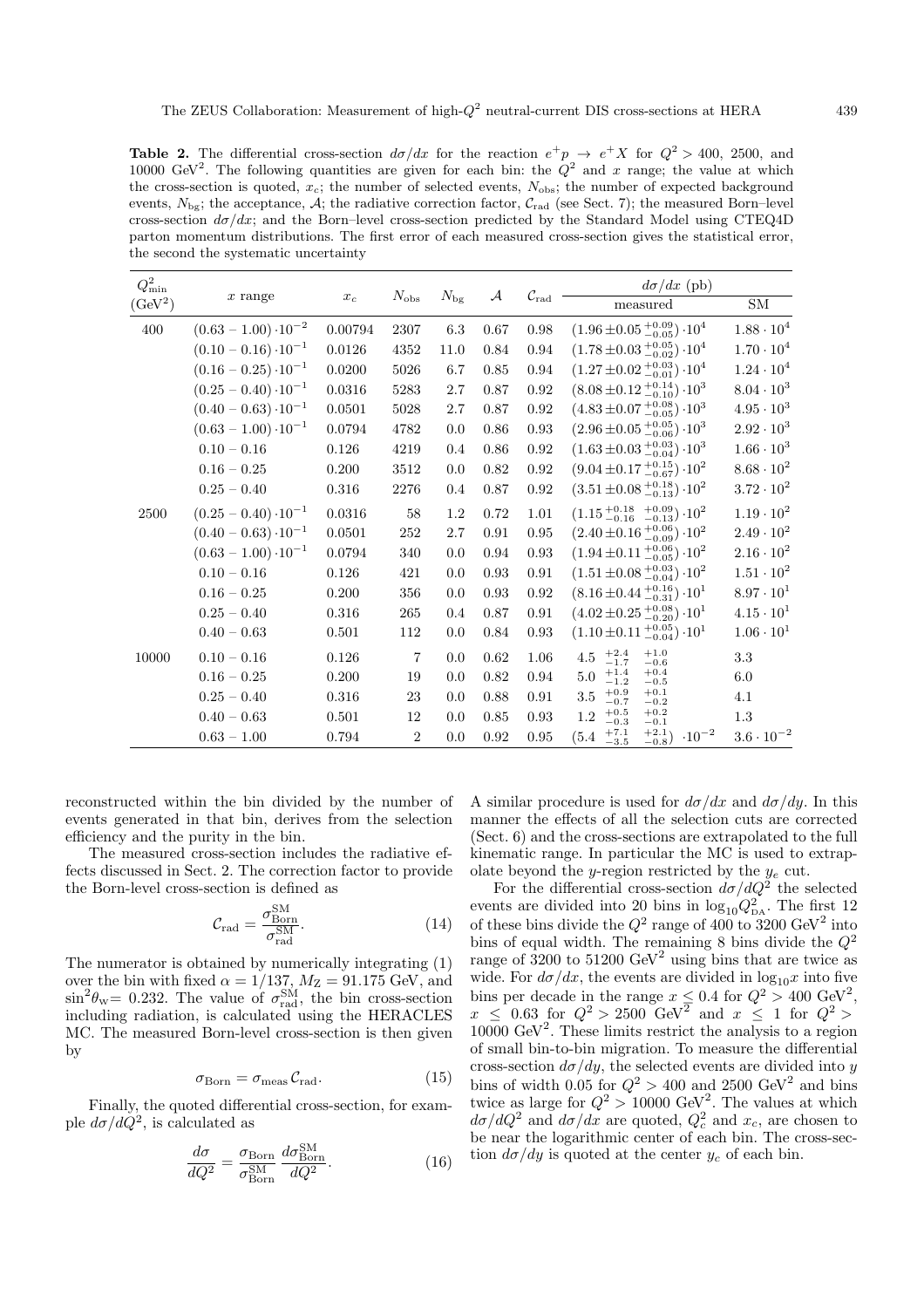**Table 3.** The differential cross-section  $d\sigma/dy$  for the reaction  $e^+p \to e^+X$  for  $Q^2 > 400 \text{ GeV}^2$ . The following quantities are given for each bin: the  $Q^2$  and y range; the value at which the crosssection is quoted,  $y_c$ ; the number of selected events,  $N_{\text{obs}}$ ; the number of expected background events,  $N_{\text{bg}}$ ; the acceptance, A; the radiative correction factor,  $C_{\text{rad}}$  (see Sect. 7); the measured Born–level cross-section  $d\sigma/dy$ ; and the Born–level cross-section predicted by the Standard Model using CTEQ4D parton momentum distributions. The first error of each measured crosssection gives the statistical error, the second the systematic uncertainty

| $Q_{\min}^2$        | $y$ range     | $y_c$     | $N_{\rm obs}$ | $N_{\rm bg}$ | ${\cal A}$ | $\mathcal{C}_{\rm rad}$ | $d\sigma/dy$ (pb)                                |                     |
|---------------------|---------------|-----------|---------------|--------------|------------|-------------------------|--------------------------------------------------|---------------------|
| (GeV <sup>2</sup> ) |               |           |               |              |            |                         | measured                                         | SM                  |
| 400                 | $0.00 - 0.05$ | 0.025     | 5613          | 0.0          | 0.80       | 0.95                    | $(3.82 \pm 0.06 \frac{+0.20}{-0.20}) \cdot 10^3$ | $3.87\cdot 10^3$    |
|                     | $0.05 - 0.10$ | 0.075     | 5844          | 0.4          | 0.84       | 0.94                    | $(2.68 \pm 0.04 \frac{+0.04}{-0.11}) \cdot 10^3$ | $2.64 \cdot 10^{3}$ |
|                     | $0.10 - 0.15$ | 0.125     | 4128          | 0.4          | 0.86       | 0.93                    | $(1.86 \pm 0.03 \frac{+0.03}{-0.04}) \cdot 10^3$ | $1.89 \cdot 10^{3}$ |
|                     | $0.15 - 0.20$ | 0.175     | 3231          | 0.0          | 0.88       | 0.93                    | $(1.43 \pm 0.03 \pm 0.03 \pm 0.01) \cdot 10^{3}$ | $1.47 \cdot 10^{3}$ |
|                     | $0.20 - 0.25$ | 0.225     | 2685          | 0.0          | 0.86       | 0.93                    | $(1.22 \pm 0.03 \frac{+0.02}{-0.07}) \cdot 10^3$ | $1.20 \cdot 10^3$   |
|                     | $0.25 - 0.30$ | $0.275\,$ | 2226          | 0.0          | 0.85       | 0.92                    | $(1.01 \pm 0.02 \frac{+0.02}{-0.04}) \cdot 10^3$ | $1.01 \cdot 10^{3}$ |
|                     | $0.30 - 0.35$ | 0.325     | 1939          | 0.0          | 0.85       | 0.92                    | $(8.83 \pm 0.22 \frac{+0.68}{-0.07}) \cdot 10^2$ | $8.68 \cdot 10^{2}$ |
|                     | $0.35 - 0.40$ | 0.375     | 1731          | 2.4          | 0.87       | 0.93                    | $(7.76 \pm 0.21 \frac{+0.16}{-0.42}) \cdot 10^2$ | $7.57 \cdot 10^{2}$ |
|                     | $0.40 - 0.45$ | 0.425     | 1547          | 1.6          | 0.86       | $0.91\,$                | $(6.90 \pm 0.19 \frac{+0.16}{-0.43}) \cdot 10^2$ | $6.69 \cdot 10^{2}$ |
|                     | $0.45 - 0.50$ | 0.475     | 1389          | 0.0          | 0.90       | 0.92                    | $(5.95 \pm 0.18 \frac{+0.12}{-0.15}) \cdot 10^2$ | $5.96\cdot 10^2$    |
|                     | $0.50 - 0.55$ | 0.525     | 1308          | 1.2          | 0.91       | 0.91                    | $(5.44 \pm 0.17 \frac{+0.38}{-0.07}) \cdot 10^2$ | $5.36 \cdot 10^{2}$ |
|                     | $0.55 - 0.60$ | 0.575     | 1205          | 3.6          | 0.91       | 0.91                    | $(5.00 \pm 0.16 \pm 0.15 \pm 0.07) \cdot 10^{2}$ | $4.85 \cdot 10^{2}$ |
|                     | $0.60 - 0.65$ | 0.625     | 1104          | 0.4          | 0.92       | 0.92                    | $(4.64 \pm 0.15 \frac{+0.12}{-0.07}) \cdot 10^2$ | $4.43 \cdot 10^{2}$ |
|                     | $0.65 - 0.70$ | 0.675     | 978           | 0.8          | 0.89       | 0.91                    | $(4.20 \pm 0.15 \frac{+0.10}{-0.33}) \cdot 10^2$ | $4.06 \cdot 10^{2}$ |
|                     | $0.70 - 0.75$ | 0.725     | 849           | 2.8          | 0.84       | 0.94                    | $(3.99 \pm 0.15 \frac{+0.20}{-0.15}) \cdot 10^2$ | $3.75 \cdot 10^{2}$ |
|                     | $0.75 - 0.80$ | 0.775     | 676           | 1.2          | 0.74       | 0.92                    | $(3.52 \pm 0.15 \frac{+0.13}{-0.32}) \cdot 10^2$ | $3.48 \cdot 10^{2}$ |
|                     | $0.80 - 0.85$ | 0.825     | 460           | 2.4          | 0.55       | 0.93                    | $(3.28 \pm 0.16 \frac{+0.14}{-0.23}) \cdot 10^2$ | $3.25\cdot 10^2$    |
|                     | $0.85 - 0.90$ | 0.875     | 311           | 5.1          | 0.41       | 0.94                    | $(2.98 \pm 0.18 \frac{+0.15}{-0.11}) \cdot 10^2$ | $3.06 \cdot 10^{2}$ |
|                     | $0.90 - 0.95$ | 0.925     | 209           | $5.9\,$      | 0.24       | 0.96                    | $(3.35\pm0.25\,{}^{+0.08}_{-0.41})\cdot10^{2}$   | $2.90 \cdot 10^{2}$ |

Typical bin purities are 75%, where the purity quantifies migration effects and is defined as the ratio of the number of events generated and measured in the bin to the number of events measured in the bin.

For  $Q^2 > 400 \text{ GeV}^2$ , the  $Q_{DA}^2$  resolution given by the r.m.s. of  $(Q_{\text{DA}}^2 - Q^2)/Q^2$  is approximately constant at 5%.  $Q_{\text{DA}}^2$  is slightly biased towards higher  $Q^2$  values, mainly due to the effect of initial-state QED radiation.

The distribution in  $(x<sub>DA</sub> - x)/x$  has an r.m.s. of 9% for  $0.03 < x < 0.2$ . In the remaining part of the considered x range the r.m.s. increases to 12%. The distribution in  $(y_{DA} - y)$  has an r.m.s. of 0.05, independent of y.

The statistical errors are calculated using the square root of the number of measured events  $N$  for  $N>100$  and otherwise from 68% Poisson confidence intervals around N.

The values of  $Q_c^2$ ,  $x_c$  and  $y_c$ , the number of observed events,  $N_{\text{obs}}$ , the estimated number of photoproduction background events,  $N_{\text{bg}}$ , the acceptance, A, and the radiative correction factor,  $C_{\text{rad}}$ , are given in Tables 1 to 4.

# **8 Systematic uncertainties**

Systematic uncertainties associated with detector effects are estimated by re-calculating the cross-section after reweighting and modifying the MC to account for discrepancies between data and MC in reconstruction and efficiencies. Cut values are varied where this method is not applicable. The individual uncertainties are added in quadrature separately for the positive and negative deviations from the nominal cross-section values to obtain the total systematic uncertainty. The uncertainty on the luminosity of the combined 1994 –1997 sample is 1.6% and is not included in the total systematic uncertainty. The remaining uncertainties are discussed in detail below<sup>3</sup>:

- **–** The main uncertainty in the trigger chain is expected to come from the first level. Re-weighting the MC efficiency to that derived from data results in systematic uncertainties below 1%.
- **–** The positron identification efficiency predicted by the MC is checked with a data sample of NC DIS events selected using independent requirements such as high  $E_T$  in the trigger and an isolated high- $p_t$  track which is

 $3$  Note that the limits of error referred to are on the *absolute* magnitude of the error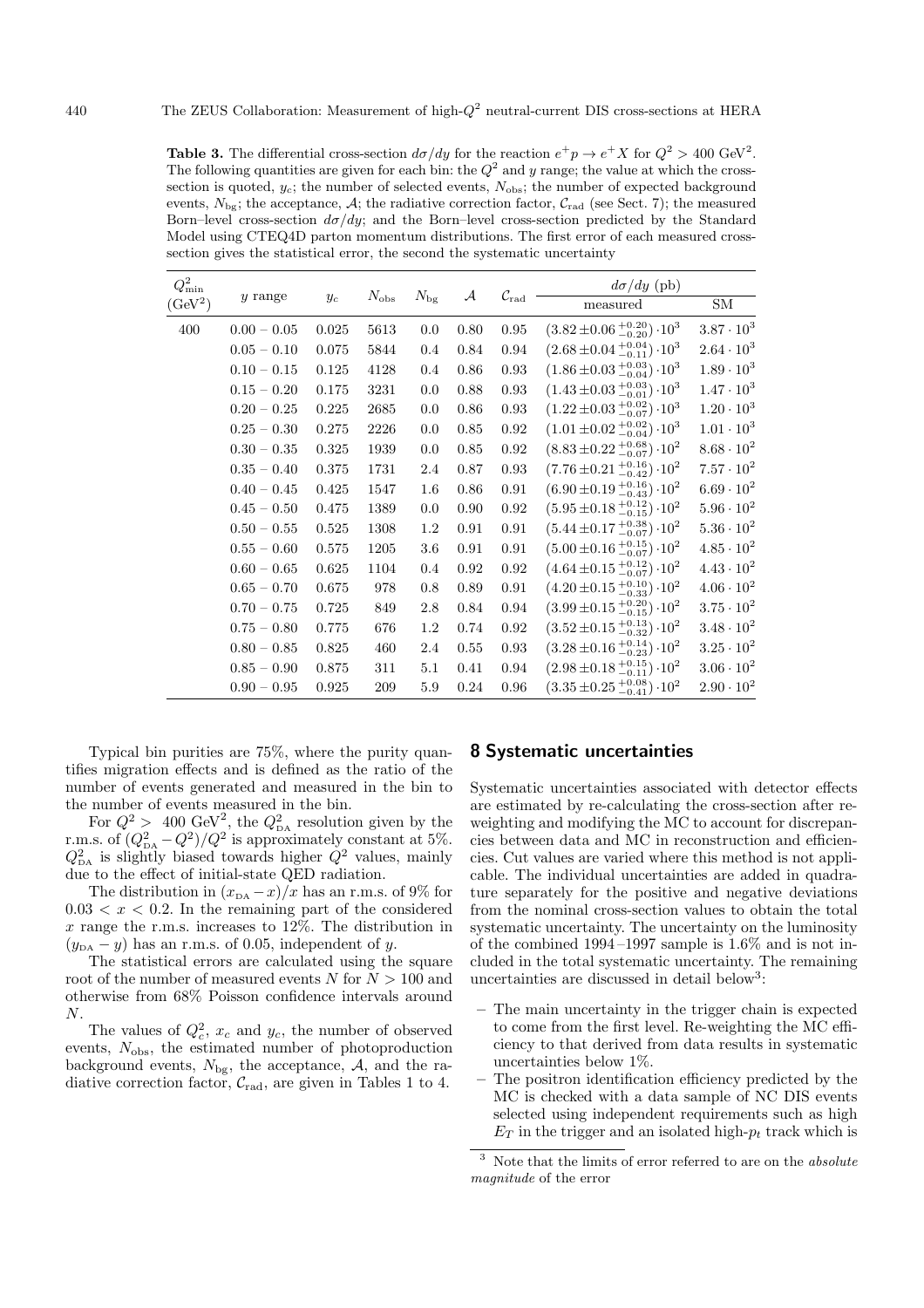| $Q^2_{\rm min}$     |               |             |               |              |              |                              | $d\sigma/dy$ (pb)                                                            |                     |  |
|---------------------|---------------|-------------|---------------|--------------|--------------|------------------------------|------------------------------------------------------------------------------|---------------------|--|
| (GeV <sup>2</sup> ) | $y$ range     | $y_c$       | $N_{\rm obs}$ | $N_{\rm bg}$ | $\mathcal A$ | $\mathcal{C}_{\mathrm{rad}}$ | measured                                                                     | SM                  |  |
| 2500                | $0.05 - 0.10$ | 0.075       | 93            | 0.0          | 0.88         | 1.02                         | $(4.73_{-0.50}^{+0.56}~_{-0.50}^{+0.13})\cdot 10^{1}$                        | $4.66 \cdot 10^{1}$ |  |
|                     | $0.10 - 0.15$ | 0.125       | 172           | 0.4          | $\rm 0.92$   | 0.95                         | $(7.55 \pm 0.59 \frac{+0.23}{-0.35}) \cdot 10^1$                             | $7.72 \cdot 10^{1}$ |  |
|                     | $0.15 - 0.20$ | 0.175       | 171           | 0.0          | 0.93         | 0.93                         | $(7.14 \pm 0.56 \frac{+0.23}{-0.24}) \cdot 10^{1}$                           | $7.90 \cdot 10^{1}$ |  |
|                     | $0.20 - 0.25$ | 0.225       | 158           | 0.0          | 0.94         | 0.94                         | $(6.60 \pm 0.54 \frac{+0.14}{-0.29}) \cdot 10^1$                             | $7.31 \cdot 10^{1}$ |  |
|                     | $0.25 - 0.30$ | 0.275       | 169           | 0.0          | 0.94         | 0.93                         | $(7.04 \pm 0.56 \frac{+0.16}{-0.29}) \cdot 10^{1}$                           | $6.58 \cdot 10^{1}$ |  |
|                     | $0.30 - 0.35$ | 0.325       | 135           | 0.0          | 0.95         | 0.94                         | $(5.59 \pm 0.49 \frac{+0.24}{-0.24}) \cdot 10^1$                             | $5.87 \cdot 10^{1}$ |  |
|                     | $0.35 - 0.40$ | 0.375       | 108           | 0.0          | 0.94         | 0.91                         | $(4.37 \pm 0.43 \frac{+0.12}{-0.26}) \cdot 10^{1}$                           | $5.25 \cdot 10^{1}$ |  |
|                     | $0.40 - 0.45$ | 0.425       | 114           | 0.0          | 0.96         | 0.88                         | $(4.40 \pm 0.42 \frac{+0.19}{-0.08}) \cdot 10^{1}$                           | $4.70 \cdot 10^{1}$ |  |
|                     | $0.45 - 0.50$ | 0.475       | 99            | 0.0          | 0.95         | 0.92                         | $(4.04_{-0.41}^{+0.46}~{}^{+0.07}_{-0.18})\cdot10^{1}$                       | $4.23 \cdot 10^{1}$ |  |
|                     | $0.50 - 0.55$ | 0.525       | 85            | 0.0          | 0.97         | 0.89                         | $(3.26\,{}^{+0.40}_{-0.36})$<br>$^{+0.19}_{-0.07}$ .10 <sup>1</sup>          | $3.82 \cdot 10^{1}$ |  |
|                     | $0.55 - 0.60$ | 0.575       | 86            | 0.0          | 0.93         | 0.88                         | $(3.41_{\,-0.38}^{\,+0.42}$<br>$^{+0.08}_{-0.17}) \cdot 10^{1}$              | $3.48 \cdot 10^{1}$ |  |
|                     | $0.60 - 0.65$ | $\,0.625\,$ | $72\,$        | 0.0          | 0.93         | 0.90                         | $^{+0.15}_{-0.06}$ ) $\cdot$ 10 <sup>1</sup><br>$(2.92\,{}^{+0.40}_{-0.35})$ | $3.18 \cdot 10^{1}$ |  |
|                     | $0.65 - 0.70$ | 0.675       | $72\,$        | 0.0          | 0.92         | 0.89                         | $_{-0.15}^{+0.13}) \cdot 10^{1}$<br>$(2.94\,{}^{+0.40}_{-0.35})$             | $2.93 \cdot 10^{1}$ |  |
|                     | $0.70 - 0.75$ | 0.725       | 62            | 0.0          | 0.94         | 0.91                         | $^{+0.27}_{-0.06})\cdot10^{1}$<br>$(2.53\,{}^{+0.37}_{-0.33})$               | $2.72 \cdot 10^{1}$ |  |
|                     | $0.75 - 0.80$ | 0.775       | 74            | 0.0          | 0.93         | 0.92                         | $^{+0.08}_{-0.21})\,\cdot\!10^{1}$<br>$(3.08 \frac{+0.41}{-0.27})$           | $2.54 \cdot 10^{1}$ |  |
|                     | $0.80 - 0.85$ | 0.825       | 44            | 1.6          | 0.85         | 0.93                         | $+0.14$<br>$(1.93\,{}^{+0.36}_{-0.31})$<br>$\cdot 10^{1}$<br>$-0.12)$        | $2.39 \cdot 10^{1}$ |  |
|                     | $0.85 - 0.90$ | 0.875       | 44            | 1.2          | 0.83         | 0.92                         | $^{+0.26}_{-0.31})$<br>$(2.01_{-0.22}^{+0.37})$<br>$\cdot 10^{1}$            | $2.27 \cdot 10^{1}$ |  |
|                     | $0.90 - 0.95$ | 0.925       | 55            | 1.2          | 0.74         | 0.93                         | $^{+0.16}_{-0.23})$<br>$(2.85\,{}^{+0.46}_{-0.41})$<br>$\cdot 10^{1}$        | $2.17 \cdot 10^{1}$ |  |
| 10000               | $0.1 - 0.2$   | 0.15        | $\mathbf{1}$  | 0.0          | 1.06         | 1.08                         | $+18.0$<br>$^{+0.6}_{-1.9}$ )<br>$\cdot 10^{-2}$<br>(7.8)<br>$-6.5$          | $5.0\cdot10^{-2}$   |  |
|                     | $0.2 - 0.3$   | 0.25        | 6             | 0.0          | 0.98         | 0.95                         | $\substack{+0.1 \\ -0.2}$<br>$+0.7$<br>1.2<br>$-0.5$                         | $1.3\,$             |  |
|                     | $0.3 - 0.4$   | 0.35        | 9             | 0.0          | 0.92         | 0.97                         | $+0.3$<br>$+0.9$<br>2.0<br>$-0.1$<br>$-0.7$                                  | 2.3                 |  |
|                     | $0.4 - 0.5$   | $0.45\,$    | 9             | 0.0          | 0.82         | 0.90                         | $+0.1$<br>$+1.0$<br>2.1<br>$-0.3$<br>$-0.7$                                  | $2.6\,$             |  |
|                     | $0.5 - 0.6$   | 0.55        | 5             | 0.0          | 0.80         | 0.92                         | $+0.0$<br>$+0.8$<br>1.2<br>$-0.3$<br>$^{ -0.5}$                              | 2.4                 |  |
|                     | $0.6 - 0.7$   | $0.65\,$    | 10            | 0.0          | 0.86         | 0.91                         | $+0.2$<br>$+1.0$<br>2.2<br>$-0.0$<br>$-0.7$                                  | $2.2\,$             |  |
|                     | $0.7 - 0.8$   | 0.75        | 10            | 0.0          | 0.95         | 0.92                         | $+0.2$<br>$+0.9$<br>2.0<br>$-0.1$<br>$-0.6$                                  | 2.0                 |  |
|                     | $0.8 - 0.9$   | 0.85        | 9             | 0.0          | 0.93         | 0.95                         | $+0.1$<br>$+0.9$<br>1.9<br>$-0.1$<br>$^{-0.6}$                               | 1.8                 |  |
|                     | $0.9 - 1.0$   | $0.95\,$    | 4             | 0.0          | 0.31         | 1.01                         | $+0.1$<br>$+2.2$<br>2.8<br>$-1.3$<br>$-0.9$                                  | 1.7                 |  |

**Table 4.** Continuation of Table 3: The tabulation of results for the differential cross-section  $d\sigma/dy$  for  $Q^2 > 2500$  and 10000 GeV<sup>2</sup>

associated with the scattered positron. The efficiency curves from MC and data agree to better than 0.3% without a bias. For lower positron energies, the efficiency is checked using elastic QED Compton scattering events (see Sect. 6.2). The difference in the efficiencies between data and MC is found to be smaller than 1.5% at the smallest electron energy. In addition, loose cuts for forward, high-energy positrons beyond the tracking acceptance are used to select candidates which are then inspected. The results are consistent with the MC.

**–** The uncertainty in the positron energy scale (as described in Sect. 5.5) results in systematic variations in the cross-section of  $1\%$  at high y and in negligible uncertainties otherwise. Varying the positron identification efficiency according to the elastic QED Compton scattering events and the track finding efficiency, as derived from a comparison between data and MC, produces uncertainties of at most 2%. The positron isolation requirement is estimated by varying the cut

value by  $\pm$  2 GeV and causes systematic uncertainties of up to 2%. Uncertainties in the measurement of the positron angle produce a systematic variation of up to 2%; not using the fiducial cut resulted in variations of less than 2%.

**–** The uncertainty associated with the reconstruction of  $\gamma_h$  is investigated as follows: by varying the calorimeter energy scale separately for RCAL, BCAL, FCAL according to the energy scale uncertainty described in Sect. 5.5; by varying the  $\gamma_{\text{max}}$  parameter in the correction described in Sect. 5.4 in a range still compatible with an optimal reconstruction of  $\gamma_h$ ; by changing the energy of the calorimeter cells adjacent to the forward beampipe (and not associated with the current jet) based on the uncertainty estimated from a data-MC comparison reflecting uncertainties in the simulation of the proton remnant; by excluding events with  $\gamma_h$  < 0.1 rad to check for the effect of loss of hadronic energy through the forward beam hole of the calorimeter; by not using the modified hadronic energy resolu-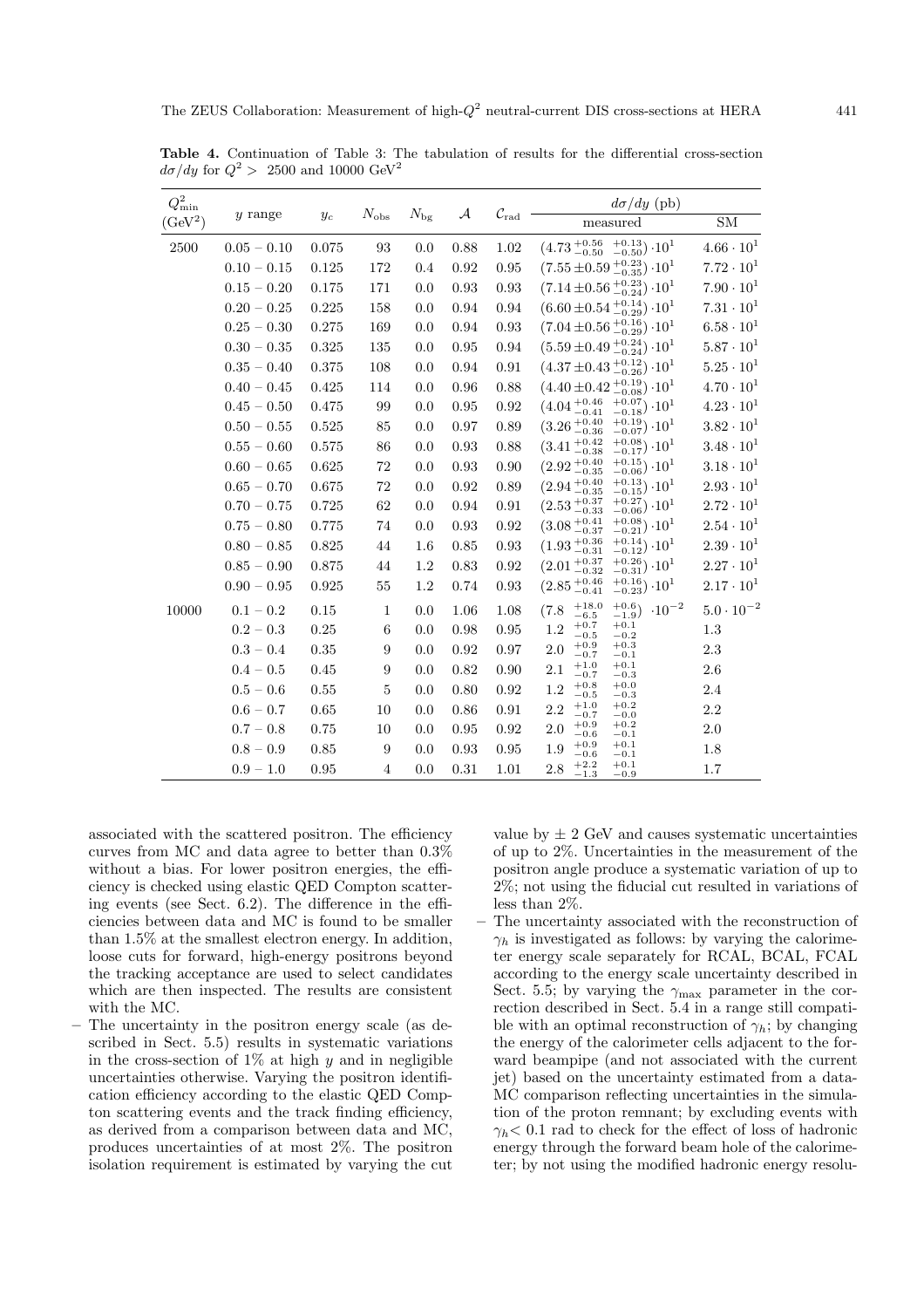

**Fig. 5a,b.** The high- $Q^2 e^+p$  NC DIS cross-section,  $d\sigma/dQ^2$ , for data (points with error bars) and the Standard Model predictions using the CTEQ4D parton momentum distributions **a**. Also plotted is the ratio of data to the prediction **b**. The inner error bars (delimited by the horizontal lines) show the statistical errors, the outer ones the statistical and systematic uncertainties added in quadrature. The shaded region gives the uncertainty in the Standard Model prediction due to the uncertainty in the parton momentum distributions (PDF) [20]

tion in the MC (see Sect. 5.5); and by exploring the differences between predictions from the LEPTO [42] and ARIADNE [41] models of fragmentation. The last mentioned effect gives the dominating contribution to the systematic uncertainty. The net result is an estimated systematic uncertainty of less than 3% in the differential cross-sections at low  $Q^2$  and low x, increasing to approximately 8% at high  $Q^2$  or high x.

- **–** The uncertainty arising from the limited knowledge of the shape of the vertex distribution in the Z coordinate (see Sect. 4) is at most  $1\%$ .
- **–** Systematic uncertainties due to background removal are estimated by varying the cuts on  $\delta$  and  $y_e$  in a range that changes the expected background by more than 10% and varying the cut on  $P_T / \sqrt{E_T}$  such that signal events are strongly affected. The uncertainties in the cross-section are below 2% for most of the kinematic range; they increase to  $8\%$  at high  $Q^2$  due to the  $y_e$  cut. The systematic uncertainty arising from a possible underestimation of the photoproduction background is obtained from the effect of doubling the background predicted from the MC. This results in negligible changes in the cross-sections for most of the



**Fig. 6a–c.** The high- $Q^2 e^+p$  NC DIS cross-section,  $d\sigma/dx$ , for data (points with error bars) and the Standard Model predictions using the CTEQ4D parton momentum distributions. Plotted are cross-sections for **a**  $Q^2 > 400 \text{ GeV}^2$ , **b**  $Q^2 > 2500 \text{ GeV}^2$ , and **c**  $Q^2 > 10000 \text{ GeV}^2$ . The inner error bars (delimited by the horizontal lines) show the statistical errors, the outer ones the statistical and systematic uncertainties added in quadrature. The shaded region gives the uncertainty in the Standard Model prediction due to the uncertainty in the parton momentum distributions (PDF) [20]. The insets show the ratio of data to the prediction

kinematic range, except at high  $y$  where a change of 3% is found.

An important cross-check is the determination of the cross-section using the positron variables [45] rather than the double-angle variables. The results from the two methods agree to better than 2% for all points.

# **9 Results**

The differential cross-sections for NC scattering,  $d\sigma/dQ^2$ ,  $d\sigma/dx$  and  $d\sigma/dy$  are presented in Figs. 5 to 7 and Tables 1 to 4 as functions of  $Q^2$ , x and y, respectively. The cross-section  $d\sigma/dQ^2$  decreases by six orders of magnitude between  $Q^2 = 400$  and 40000 GeV<sup>2</sup>. This decrease is dominated by the photon propagator. The cross-section  $d\sigma/dx$ is shown for different  $Q^2$  regions,  $Q^2$  above 400, 2500 and  $10000 \text{ GeV}^2$ , respectively. A slow fall-off is observed towards  $x = 0.5$  followed by a rapid drop towards  $x = 1$ . The selection  $Q^2 > 10000 \text{ GeV}^2$  limits the NC process by kinematics to the region  $x > 0.1$  where the contribution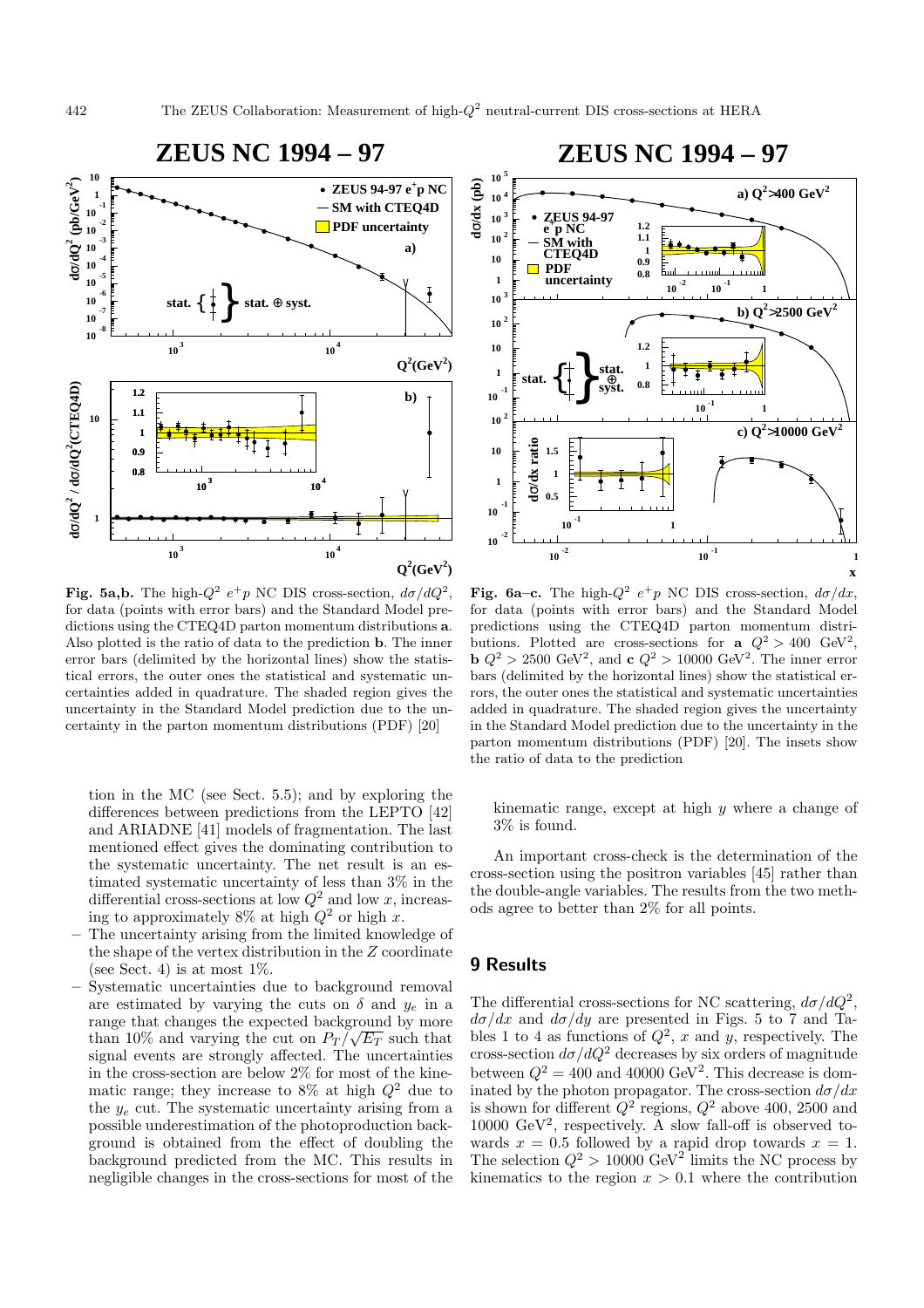

**Fig. 7a–c.** The high- $Q^2 e^+p$  NC DIS cross-section,  $d\sigma/dy$ , for data (points with error bars) and the Standard Model predictions using the CTEQ4D parton momentum distributions. Plotted are cross-sections for **a**  $Q^2 > 400 \text{ GeV}^2$ , **b**  $Q^2 > 2500 \text{ GeV}^2$ , and **c**  $Q^2 > 10000 \text{ GeV}^2$ . The inner error bars (delimited by the horizontal lines) show the statistical errors, the outer ones the statistical and systematic uncertainties added in quadrature. The shaded region gives the uncertainty in the Standard Model prediction due to the uncertainty in the parton momentum distributions (PDF) [20]. The inset in **a** shows the ratio of data to the prediction

from valence quarks  $(u_v, d_v)$  is expected to dominate. The cross-section  $d\sigma/dy$  is presented for the same regions in  $Q^2$  as used for  $d\sigma/dx$ . For  $Q^2 > 400$  GeV<sup>2</sup> the bulk of the cross-section is concentrated at small values of y. For  $Q^2 > 10000 \text{ GeV}^2$  the cross-section is approximately constant with y.

The predictions of the Standard Model (solid curves with PDF uncertainties, see Sect. 2) give a good description of all measured cross-sections, except for  $d\sigma/dQ^2$  in the highest bin with  $Q^2 > 36200 \text{ GeV}^2$  where two events are observed while 0.27 are predicted by the SM. These events were reported previously [5] as part of an excess seen at high  $x$  and high  $y$ , obtained from the first half of the data. No additional events were observed in the high- $Q^2$  bin after doubling the integrated luminosity. As mentioned earlier, the present analysis is not optimized for the detection of narrow high-mass lepton-hadron resonances; an analysis of this type is in progress.

NC scattering at high  $Q^2$  is sensitive to the contribution from the  $Z^0$ . According to the SM, the  $Z^0$  contribution reduces the cross-section for  $Q^2 > 10000 \ {\rm GeV^2}$ 



**Fig. 8a,b.** The points with error bars give the ratio of the measured cross-sections,  $d\sigma/dQ^2$ , to the SM prediction using the CTEQ4D parton momentum distributions and fixing the  $Z^0$  mass,  $M_Z$ , at its nominal value of 91.175 GeV **a** and  $d\sigma/dx$ for  $Q^2 > 10000$  GeV<sup>2</sup> b. The three lines show the SM predictions for  $M_{\rm Z} = 91.175$  GeV (solid line), for  $M_{\rm Z} = 40$  GeV (dotted line) and for no  $Z^0$  contribution (dashed line). The inner error bars (delimited by the horizontal lines) show the statistical errors, the outer ones the statistical and systematic uncertainties added in quadrature

by about 25%. The presence of the  $Z^0$  contribution in NC deep inelastic scattering was first demonstrated at  $Q^2$ around  $1-2 \text{ GeV}^2$  through the observation of an asymmetry in the scattering of polarized electrons on deuterons [47]. The high precision data from the present analysis provide sensitivity in the inclusive NC DIS cross-section to the  $Z^0$  contribution at high  $Q^2$ . This is of particular interest as this measurement in the space-like region is complementary to the time-like production of the  $Z^0$  in  $p\bar{p}$ and  $e^+e^-$  annihilation and thus is an important test of the Standard Model. In Fig. 8 the measured cross-sections are compared with the SM predictions, varying the mass of  $Z^0$ in the propagator (see (4)), to values of  $M_Z = 40$ , 91 GeV and infinity, while keeping the couplings fixed. Figure 8a shows the ratio of the measured cross-section  $d\sigma/dQ^2$  to the prediction of the SM and Fig. 8b presents  $d\sigma/dx$  as a function of x for  $Q^2 > 10000 \text{ GeV}^2$ . After separately normalizing the SM prediction with or without  $Z^0$  exchange to the data in the full  $Q^2$  range available (and thus essentially eliminating uncertainties arising from either the luminosity measurement or the PDFs),  $\chi^2$  values are calculated from the cross-sections in a  $Q^2$  range sensitive to  $Z^0$ exchange  $(d\sigma/dQ^2$  for  $2100 < Q^2 < 10000$  GeV<sup>2</sup> and  $d\sigma/dx$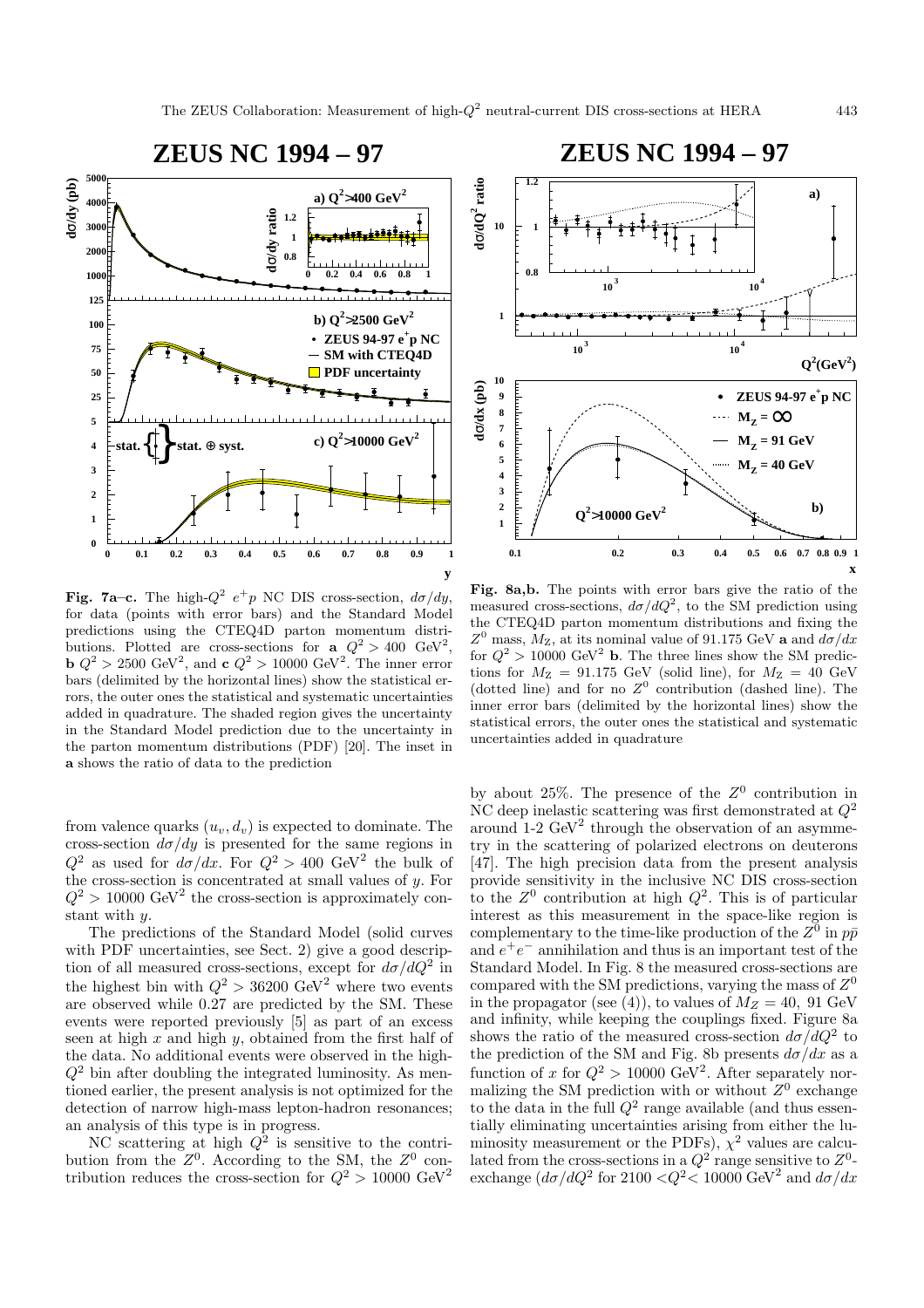for  $Q^2 > 10000 \text{ GeV}^2$ . Considering statistical errors only, the SM prediction yields  $\chi^2 = 10.3$  for 10 degrees of freedom, corresponding to a probability prob(SM)=  $41\%$ . In contrast, omitting the  $Z^{\bar{0}}$  contribution to the cross-section, yields  $\chi^2 = 26.4$ , i.e. prob(SM without  $Z^0 = 0.3\%$ . Taking into account each source of systematic uncertainties at a time induces  $\chi^2$  variations in the range 8.9-11.8 (22-29) for the SM prediction with (without)  $Z^0$  exchange, implying prob(SM without  $Z^0$ )< 1.4%.

# **10 Summary**

We have studied deep inelastic neutral-current  $e^+p$  scattering based on data collected during 1994 –1997 with a total luminosity of  $47.7$  pb<sup>-1</sup>. The differential cross-sections  $d\sigma/dQ^2$  (for  $400 < Q^2 < 51200 \text{ GeV}^2$ ) and  $d\sigma/dx$ ,  $d\sigma/dy$ (for  $Q^2 > 400$ , 2500, 10000 GeV<sup>2</sup>) have been measured with typical statistical and systematic errors of 3-5% for  $Q^2$  < 10000 GeV<sup>2</sup>. The cross-section  $d\sigma/dQ^2$  falls by six orders of magnitude between  $Q^2 = 400$  and 40000 GeV<sup>2</sup>. The predictions of the Standard Model are in very good agreement with the data. Complementing the observations of time-like  $Z^0$  contributions to fermion-antifermion annihilation, these data provide direct evidence for the presence of  $Z^0$  exchange in the space-like region explored by deep inelastic scattering.

Acknowledgements. This measurement was made possible by the inventiveness and the diligent efforts of the HERA machine group and the DESY computing staff. The strong support and encouragement of the DESY directorate has been invaluable. The design, construction, and installation of the ZEUS detector has been made possible by the ingenuity and dedicated effort of many people from inside DESY and from the home institutes who are not listed as authors. Their contributions are acknowledged with great appreciation. This paper was completed shortly after the tragic and untimely death of Prof. Dr. B. H. Wiik, Chairman of the DESY directorate. All members of the ZEUS collaboration wish to acknowledge the remarkable rôle which he played in the success of both the HERA project and of the ZEUS experiment. His inspired scientific leadership, his warm personality and his friendship will be sorely missed by us all.

## **References**

- 1. H1 Collab., I. Abt et al., Nucl. Phys. **B407** (1993) 515; ZEUS Collab., M. Derrick et al., Phys. Lett. **B316** (1993) 412; H1 Collab., T. Ahmed et al., Nucl. Phys. **B439** (1995) 471; ZEUS Collab., M. Derrick et al., Z. Phys. **C69** (1996) 607.
- 2. ZEUS Collab., M. Derrick et al., Phys. Lett. **B315** (1993) 481; H1 Collab., T. Ahmed et al., Nucl. Phys. **B429** (1994) 477; H1 Collab., T. Ahmed et al., Phys. Lett. **B348** (1995) 681; ZEUS Collab., J. Breitweg et al., Euro. Phys. J. **C6** (1999) 43.
- 3. H1 Collab., S. Aid et al., Phys. Lett. **B379** (1996) 319; ZEUS Collab., M. Derrick et al., Phys. Rev. Lett. **75** (1995) 1006.
- 4. H1 Collab., C. Adloff et al., Z. Phys. **C74** (1997) 191.
- 5. ZEUS Collab., J. Breitweg et al., Z. Phys. **C74** (1997) 207.
- 6. G. Ingelman and R. R¨uckl, Phys. Lett. **B201** (1988) 369; A.M. Cooper-Sakar, R. Devenish, and A. de Roeck, Int. J. Mod. Phys. **A13** (1998) 3385.
- 7. G. Altarelli and G. Martinelli, Phys. Lett. **B76** (1978) 89.
- 8. LEP Collabs., Nucl. Instrum. Methods **A378** (1996) 101.
- 9. Particle Data Group, C. Caso et al., Eur. Phys. J. **C3** (1998) 1.
- 10. W. Hollik et al., Proc. of the Workshop "Physics at HERA", vol. 2, Eds. W. Buchmüller and G. Ingelman, DESY (1991) 923.
- 11. A. Kwiatkowski, H. Spiesberger, and H.-J. Möhring, Comp. Phys. Commun. **69** (1992) 155; H. Spiesberger, heracles – An Event Generator for ep Interactions at HERA Including Radiative Processes (Version 4.6), 1996, available on WWW:
- http://www.desy.de/*∼*hspiesb/heracles.html
- 12. A. Arbuzov et al., Comp. Phys. Commun. **94** (1996) 128.
- 13. H. Spiesberger et al., Proc. of the Workshop "Physics at HERA", vol. 2, Eds. W. Buchmüller and G. Ingelman, DESY (1991) 798.
- 14. M. Glück, E. Reya, and A. Vogt, Z. Phys. **C67** (1995) 433.
- 15. A.D. Martin, R.G. Roberts, and W.J. Stirling, Int. J. Mod. Phys. **A10** (1995) 2885.
- 16. A.D. Martin, R.G. Roberts, W.J. Stirling, and R.S. Thorne, Eur. Phys. J. **C4** (1998) 463.
- 17. H.L. Lai et al., Phys. Rev. **D51** (1995) 4763.
- 18. H.L. Lai et al., Phys. Rev. **D55** (1997) 1280.
- 19. V.N. Gribov and L.N. Lipatov, Sov. J. Nucl. Phys. **15** (1972) 438; L.N. Lipatov, Sov. J. Nucl. Phys. **20** (1975) 94; Y.L. Dokshitzer, Sov. Phys. JETP **46** (1977) 641; G. Parisi, Proc.  $11<sup>th</sup>$  Recontre de Moriond, Ed. J. Tran Thanh Van (1976) 83; G. Altarelli and G. Parisi, Nucl. Phys. **B126** (1977) 298; G. Curci, W. Furmanski, and R. Petronzio, Nucl. Phys. **B175** (1980) 27; W. Furmanski and R. Petronzio, Phys. Lett. **B97** (1980) 437; W. Furmanski and R. Petronzio, Z. Phys. **C11** (1982) 293; G. Altarelli, Phys. Rep. **81** (1982) 1.
- 20. M. Botje, A QCD analysis of HERA and fixed target structure function data, DESY 99-038, NIKHEF-99-011 (in preparation).
- 21. L.W. Whitlow et al., Phys. Lett. **B282** (1992) 475.
- 22. BCDMS Collab., A.C. Benvenuti et al., Phys. Lett. **B223** (1989) 485; ibid. **B237** (1990) 592.
- 23. NMC Collab., M. Arneodo et al., Nucl. Phys. **B483** (1997) 3; ibid. **B487** (1997) 3.
- 24. E665 Collab., M.R. Adams et al., Phys. Rev. **D54** (1996) 3006.
- 25. H1 Collab., S. Aid et al., Nucl. Phys. **B470** (1996) 3.
- 26. ZEUS Collab., M. Derrick et al., Z. Phys. **C72** (1996) 399.
- 27. CCFR Collab., W. Seligman et al., Phys. Rev. Lett. **79** (1997) 1213.
- 28. E866 and NuSea Collab., E.A. Hawker et al., Phys. Rev. Lett. **80** (1998) 3715.
- 29. H.L. Lai and W.K. Tung, Z. Phys. **C74** (1997) 463.
- 30. M. Gl¨uck, E. Reya, and M. Stratmann , Nucl. Phys. **B422** (1994) 37.
- 31. E706 Collab., L. Apanasevich et al., Phys. Rev. Lett. **81** (1998) 2642.
- 32. CDF Collab., F. Abe et al., Phys. Rev. Lett. **79** (1997) 2198.